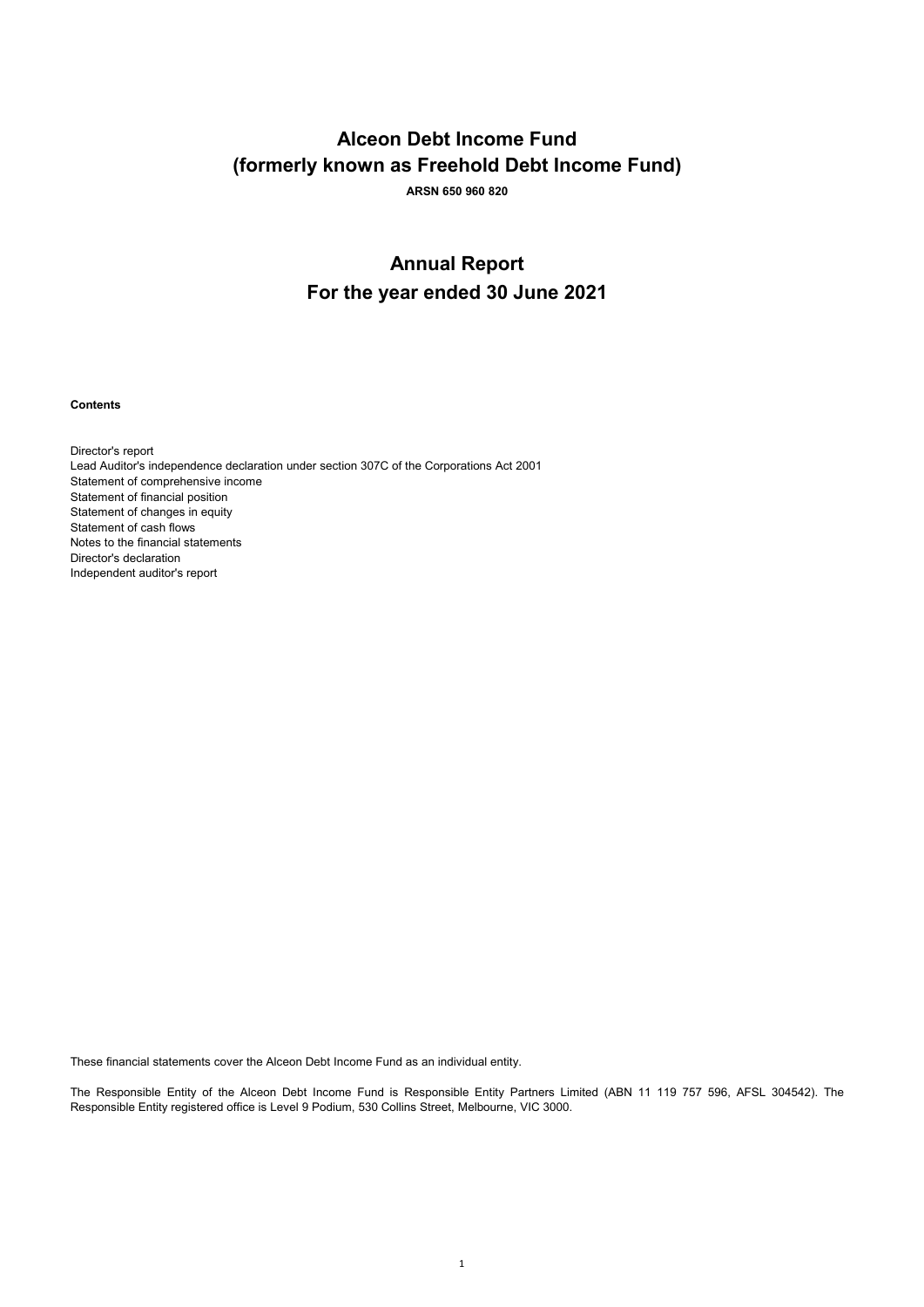### **Directors' report**

The directors of Responsible Entity Partners Limited, the Responsible Entity of Alceon Debt Income Fund, present this report with the financial statements of Alceon Debt Income Fund ('the Fund') for the year ended 30 June 2021.

### **Principal activities**

The Fund was constituted on 9 August 2018. It commenced operations as an unregistered scheme under the name Freehold Debt Income Fund.

In June 2021, the Fund became the Alceon Debt Income Fund and registered with ASIC for retail distribution.

The Fund seeks to generate attractive risk-adjusted returns by lending primarily to the special purpose vehicles of Australian mid-market real estate companies to finance real estate assets in Australian gateway cities (primarily Sydney and Melbourne).

The Fund may also finance office, industrial and retail real estate assets. It is intended that the Fund will lend to fund construction of such real estate assets, as well as to fund developed real estate assets.

The Fund did not have any employees during the year.

There were no significant changes in the nature of the Fund's activities during the year.

### **Directors - Freehold Investment Management Limited (the Trustee)**

The following persons held office as directors of Freehold Investment Management Limited while as trustee of the Fund during the period from 1 July 2020 to 11 June 2021:

Grant Atchison Michael Doery Omar Khan Trevor Loewensohn

### **Directors - Responsible Entity Partners Limited (the Responsible Entity)**

The following persons held office as directors of Responsible Entity Partners Limited, as responsible entity of the Fund from 11 June 2021.

| Mr Michael Terlet AO (Chairperson)<br>Mr Ronald Beard<br>Ms Fiona McNabb<br>Mr Darran Goodger<br>The directors do not hold units in the Fund.<br><b>Service Providers</b> | <b>Date Appointed</b><br>1 October 2017<br>23 October 2013<br>28 September 2016<br>18 February 2021 | Date Resigned                            |
|---------------------------------------------------------------------------------------------------------------------------------------------------------------------------|-----------------------------------------------------------------------------------------------------|------------------------------------------|
|                                                                                                                                                                           |                                                                                                     |                                          |
| <b>Service</b>                                                                                                                                                            |                                                                                                     | Provider                                 |
| Investment manager                                                                                                                                                        |                                                                                                     | Freehold Investment Management Limited   |
| Sub-Investment manager                                                                                                                                                    |                                                                                                     | Alceon Real Asset Management Pty Limited |
| Unit registry service provider                                                                                                                                            |                                                                                                     | Mainstream Fund Services Pty Ltd         |
| Custodian                                                                                                                                                                 |                                                                                                     | Mainstream Fund Services Pty Ltd         |

### **Review and results of operations**

During the year, the Fund continued to invest its funds in accordance with the Information Memorandum and the provisions of the Constitution.

The performance of the Fund, as represented by the results of its operations, was as follows: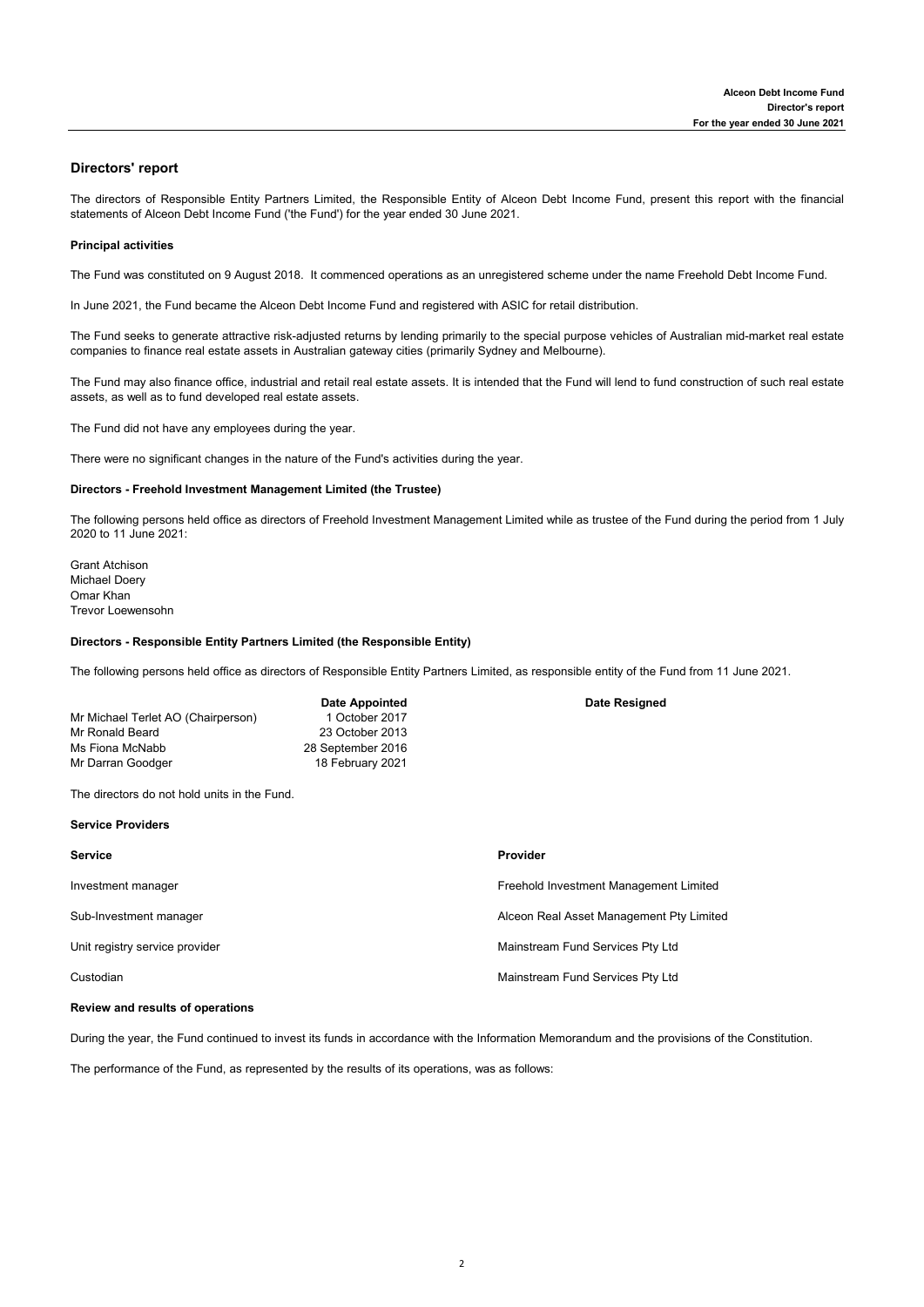### **Director's report (continued)**

|                                                                           | Year ended      | For the period<br>from<br>1 October 2019 |
|---------------------------------------------------------------------------|-----------------|------------------------------------------|
|                                                                           | 30 June<br>2021 | to<br>30 June 2020                       |
| Operating profit/(loss) for the year (\$'000)                             | 2,139           | 1,007                                    |
| Distributions paid and payable (\$'000)<br>Distributions (cents per unit) | 2.226<br>5.8207 | 923<br>0.9940                            |

### **Significant changes in state of affairs**

The Fund converted to a registered managed investment scheme during the year. A registered scheme provides greater consumer protection to investors. This allows the Fund to be sold to retail consumers through a Product Disclosure Statement (PDS). A licenced responsible entity must operate registered schemes, and ASIC regulates both.

### **Matters subsequent to the end of the financial year**

The Fund issued a Product Disclosure Statement on 1 July 2021.

Except for the above, no other matters or circumstances have arisen since the end of the financial year which significantly affect the operations of the Fund, the results of those operations or the state of affairs of the Fund in future financial years.

### **Likely developments and expected results of operations**

The results of the Fund's operations will be affected by several factors, including the performance of investment markets in which the Fund invests. Investment performance is not guaranteed, and future returns may differ from past returns. As investment conditions change over time, past returns should not be used to predict future returns.

Further information on likely developments in the operations of the Fund and the expected results of those operations have not been included in this report because the Responsible Entity believes it would be likely to result in unreasonable prejudice to the Fund.

### **Indemnification and insurance of officers**

No insurance premiums are paid for out of the assets of the Fund regarding insurance cover provided to the officers of the trustee and the responsible entity. So long as the officers act in accordance with the Constitution and the Law, the officers remain indemnified out of the assets of the Fund against losses incurred while acting on behalf of the Fund.

### **Indemnification of auditors**

The auditors of the Fund are in no way indemnified out of the assets of the Fund.

### **Fees paid to and interests held in the Fund by the Responsible Entity and its associates**

Fees paid to the Trustee and the Responsible Entity and their associates out of Fund property during the year are disclosed in Note 13 to the financial statements.

No fees were paid out of Fund property to the directors of the Responsible Entity during the year.

The number of interests in the Fund held by the Responsible Entity or its associates at the end of the financial year is disclosed in Note 13 to the financial statements.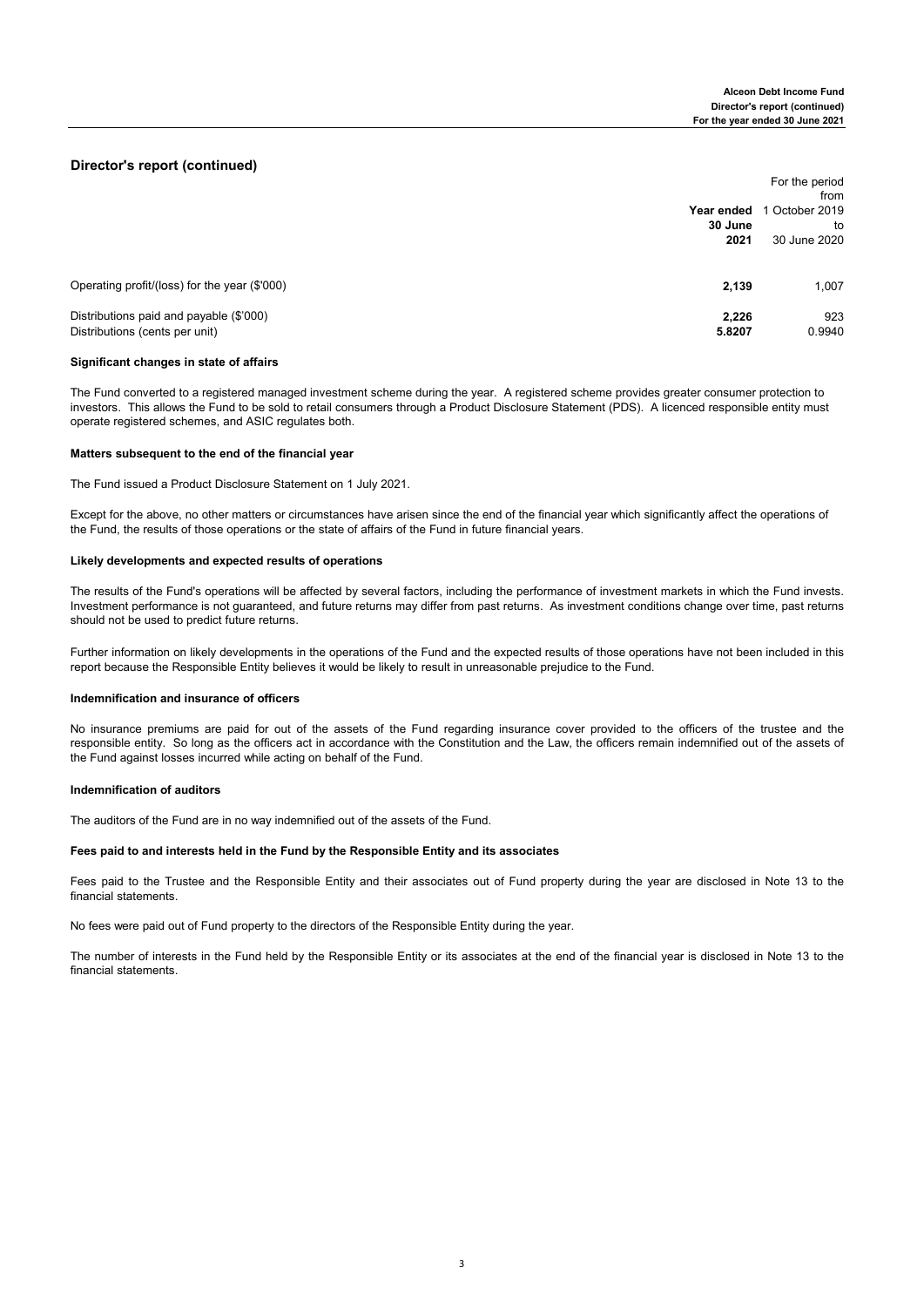### **Director's report (continued)**

### **lnterests in the Fund**

The movement in units on issue in the Fund during the year is disclosed in Note 6 to the financial statements.

The value of the Fund's assets and liabilities is disclosed on the statement of financial position and derived using the basis set out in Note 2 to the financial statements.

### **Environmental regulation**

The operations of the Fund are not subject to any particular or significant environmental regulations under Commonwealth, State or Territory law.

### **Rounding of amounts to the nearest thousand dollars**

The Fund is an entity of the kind referred to in ASIC Corporations (Rounding in Financial/Directors' Reports) Instrument 2016/191. In accordance with that instrument, amounts in the financial report and directors' report have been rounded to the nearest thousand dollars, unless otherwise stated.

### **Lead Auditor's independence declaration under section 307C of the Corporations Act 2001.**

A copy of the Lead Auditor's independence declaration as required under section 307C of the Corporations Act 2001 is set out on page 4.

This report is made in accordance with a resolution of the directors.

Space Watt

Fiona Margaret McNabb Director Responsible Entity Partners Limited

Melbourne 26 October 2021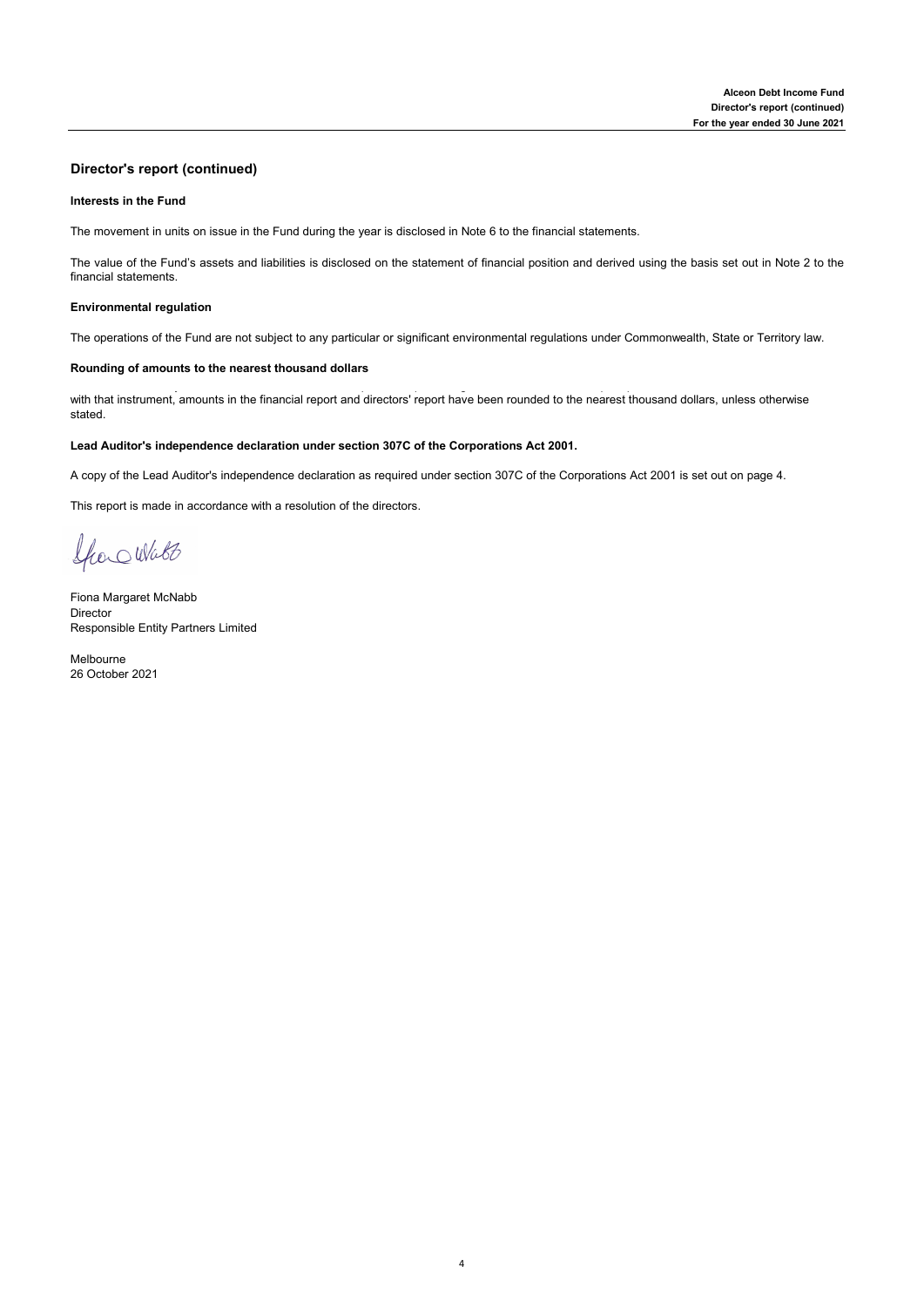



# **AUDITOR'S INDEPENDENCE DECLARATION UNDER SECTION 307C OF THE CORPORATIONS ACT 2001 TO THE DIRECTORS OF RESPONSIBLE ENTITY PARTNERS LIMITED AS RESPONSIBLE ENTITY FOR ALCEON DEBT INCOME FUND**

I declare that, to the best of my knowledge and belief, during the year ended 30 June 2021 there have been:

- i. No contraventions of the auditor independence requirements as set out in the *Corporations Act 2001* in relation to the audit, and
- ii. No contraventions of any applicable code of professional conduct in relation to the audit.

hineWing Australier

**ShineWing Australia** Chartered Accountants

Rami Eltchelebi Partner

Melbourne, 26 October 2021

Brisbane Level 14 12 Creek Street Brisbane QLD 4000 T + 61 7 3085 0888

Melbourne Level 10 530 Collins Street Melbourne VIC 3000 T + 61 3 8635 1800

Perth Level 25 108 St Georges Terrace Perth WA 6000 T + 61 8 6184 5980

Sydney Level 8 167 Macquarie Street Sydney NSW 2000 T + 61 2 8059 6800



ShineWing Australia ABN 39 533 589 331. Liability limited by a scheme approved under Professional Standards Legislation. ShineWing Australia is an independent member of ShineWing International Limited. **sw-au.com**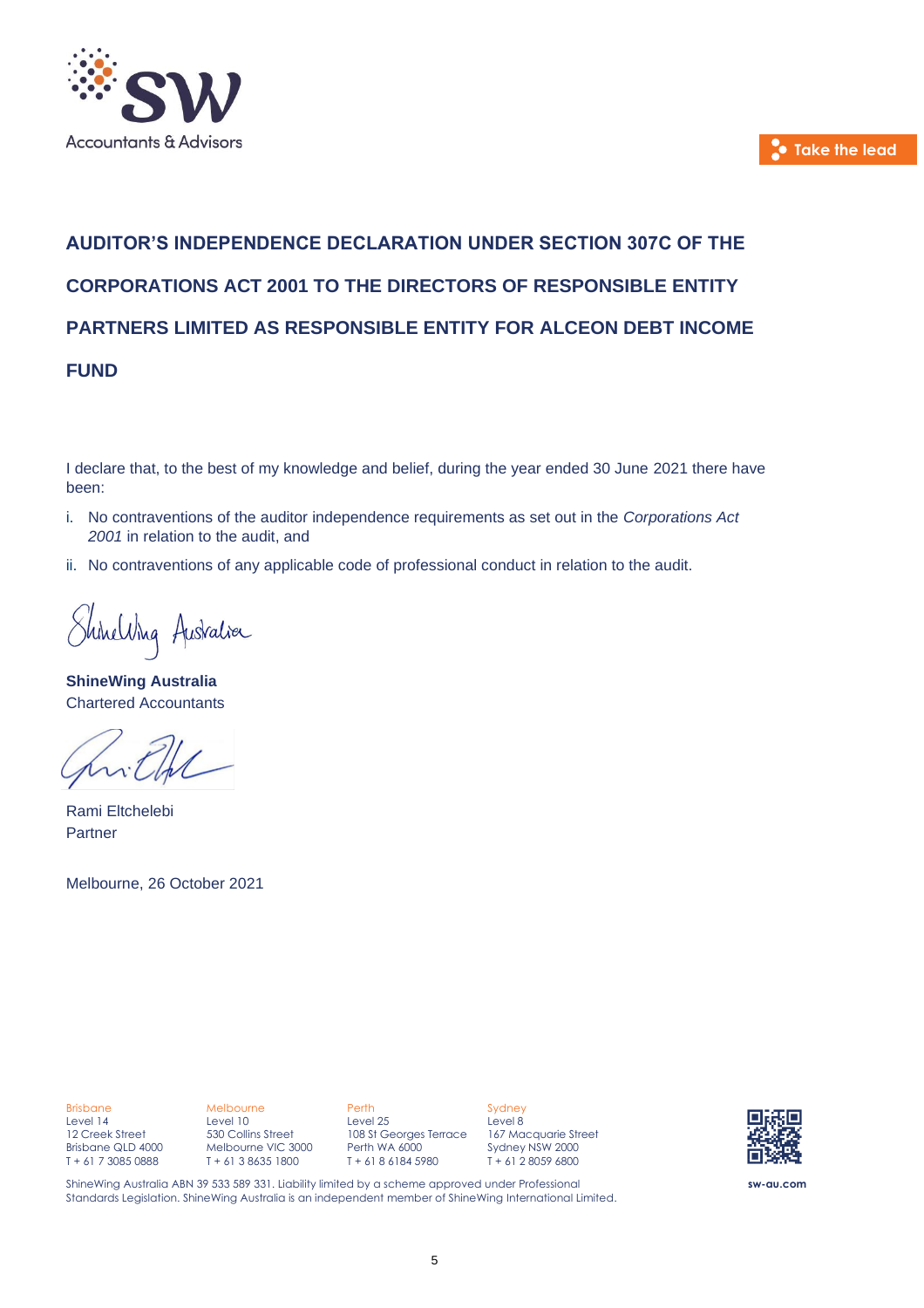| Statement of comprehensive income                              |                |              | For the period |
|----------------------------------------------------------------|----------------|--------------|----------------|
|                                                                |                |              | from           |
|                                                                |                | Year ended   | 1 October 2019 |
|                                                                |                | 30 June      | to             |
|                                                                |                | 2021         | 30 June 2020   |
|                                                                | <b>Notes</b>   | \$'000       | \$'000         |
| <b>Investment income</b>                                       |                |              |                |
| Trust distribution income                                      |                | 2,749        | 1,338          |
| Other income                                                   |                | 178          | 21             |
| Total net investment income                                    |                | 2,927        | 1,359          |
| <b>Expenses</b>                                                |                |              |                |
| Management fees                                                | 13             | 482          | 214            |
| Performance fees                                               | 13             | 243          | 113            |
| Administration fees                                            | 13             | 48           | 12             |
| Responsible entity fees                                        | 13             | $\mathbf{2}$ |                |
| Other expenses                                                 |                | 13           | 13             |
| <b>Total operating expenses</b>                                |                | 788          | 352            |
| Operating profit/(loss) for the year                           |                | 2,139        | 1,007          |
|                                                                |                |              |                |
| Finance costs attributable to unit holders                     |                |              |                |
| Distributions to unit holders                                  | $\overline{7}$ | (2, 226)     | (923)          |
| (Increase)/decrease in net assets attributable to unit holders | 6              | 87           | (84)           |
| Profit/(loss) for the year                                     |                |              |                |
| Other comprehensive income                                     |                |              |                |
| Total comprehensive income/(loss) for the year                 |                |              |                |

The above statement of comprehensive income should be read in conjunction with the accompanying notes.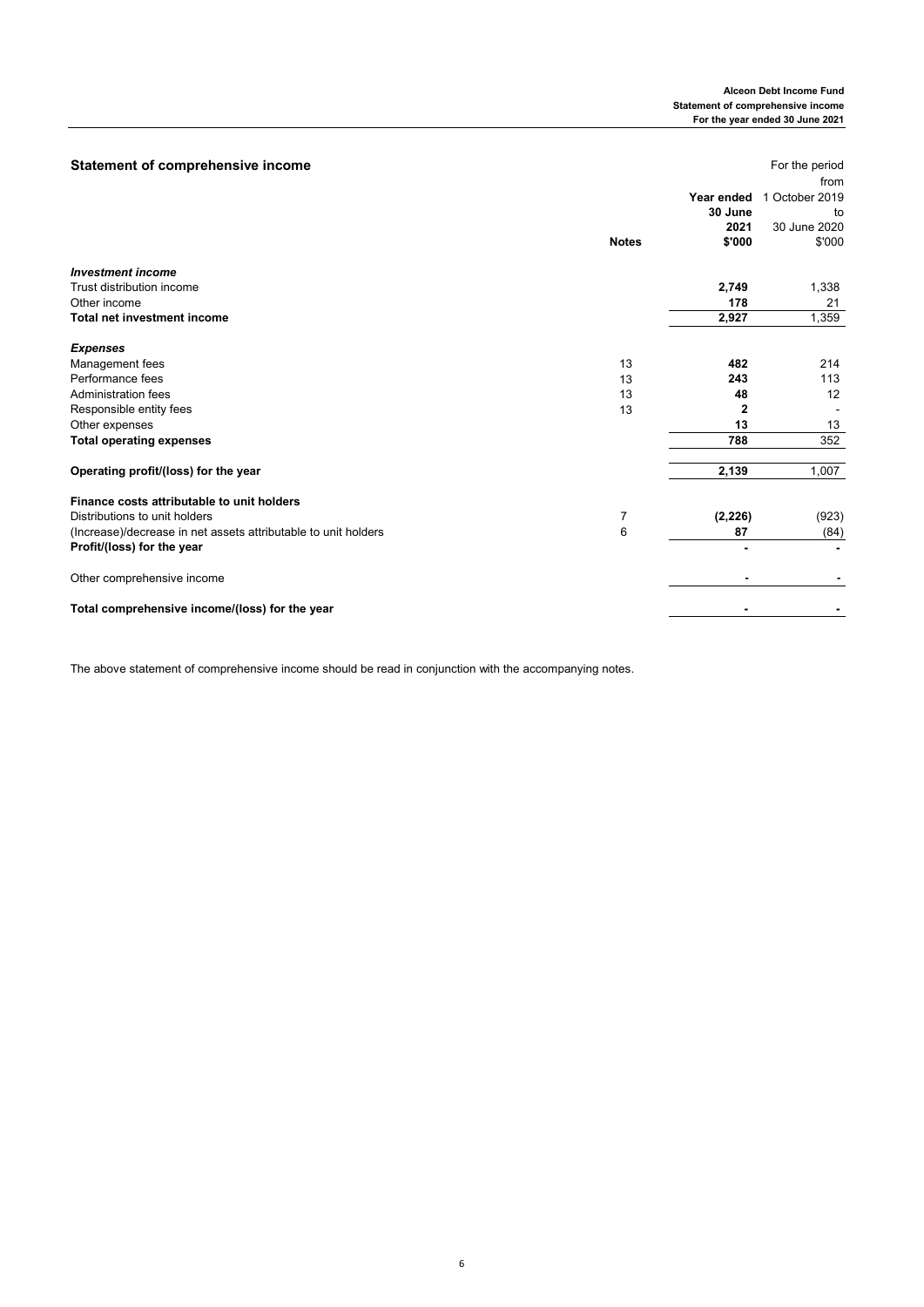## **Statement of financial position**

|              | As at                     |                           |
|--------------|---------------------------|---------------------------|
| <b>Notes</b> | 30 June<br>2021<br>\$'000 | 30 June<br>2020<br>\$'000 |
|              |                           |                           |
| 8            | 1,594                     | 585                       |
| 10           | 429                       | 450                       |
| 5            | 32,817                    | 19,832                    |
|              | 35,038                    | 20,867                    |
|              |                           |                           |
|              | 382                       | 193                       |
| 11           | 297                       | 144                       |
|              | 679                       | 337                       |
| 6            | 34,359                    | 20,530                    |
|              |                           |                           |

The above statement of financial position should be read in conjunction with the accompanying notes.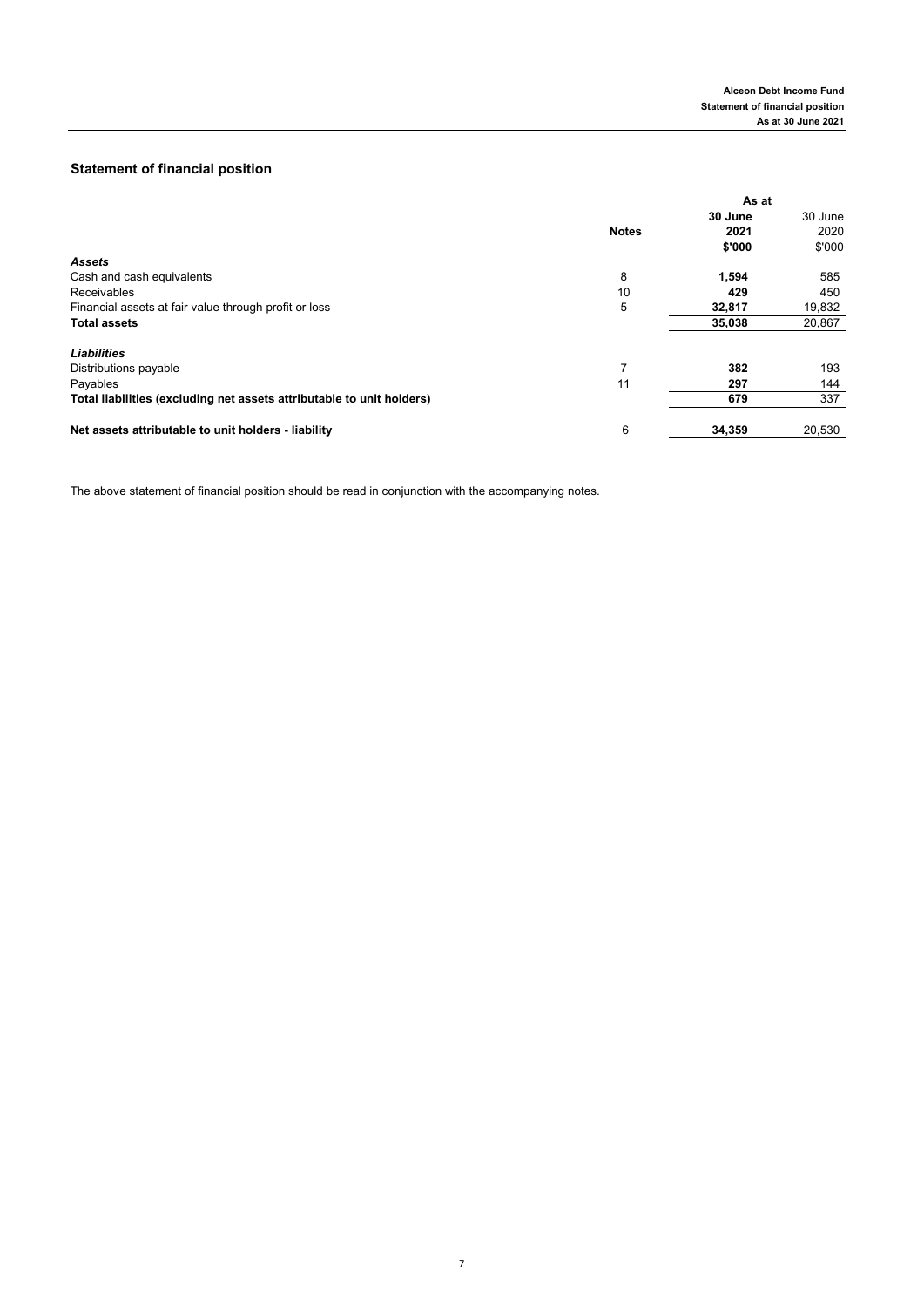### **Statement of changes in equity For the period For the period For the period** from **Year ended** 1 October 2019 **30 June** to **2021** 30 June 2020 **2021** 30 June 2020 **\$'000** \$'000 **Total equity at the beginning of the financial year - -**  Profit/(loss) for the year **- -**  Other comprehensive income **- -**  Total comprehensive income/(loss) and the state of the state of the state of the state of the state of the state of the state of the state of the state of the state of the state of the state of the state of the state of th Transactions with unit holders in their capacity as owners **- - Total equity at the end of the financial year\* - -**

\* Under Australian Accounting Standards, net assets attributable to unit holders are classified as a liability rather than equity. As a result, there was no equity at the start or end of the financial year.

The above statement of changes in equity should be read in conjunction with the accompanying notes.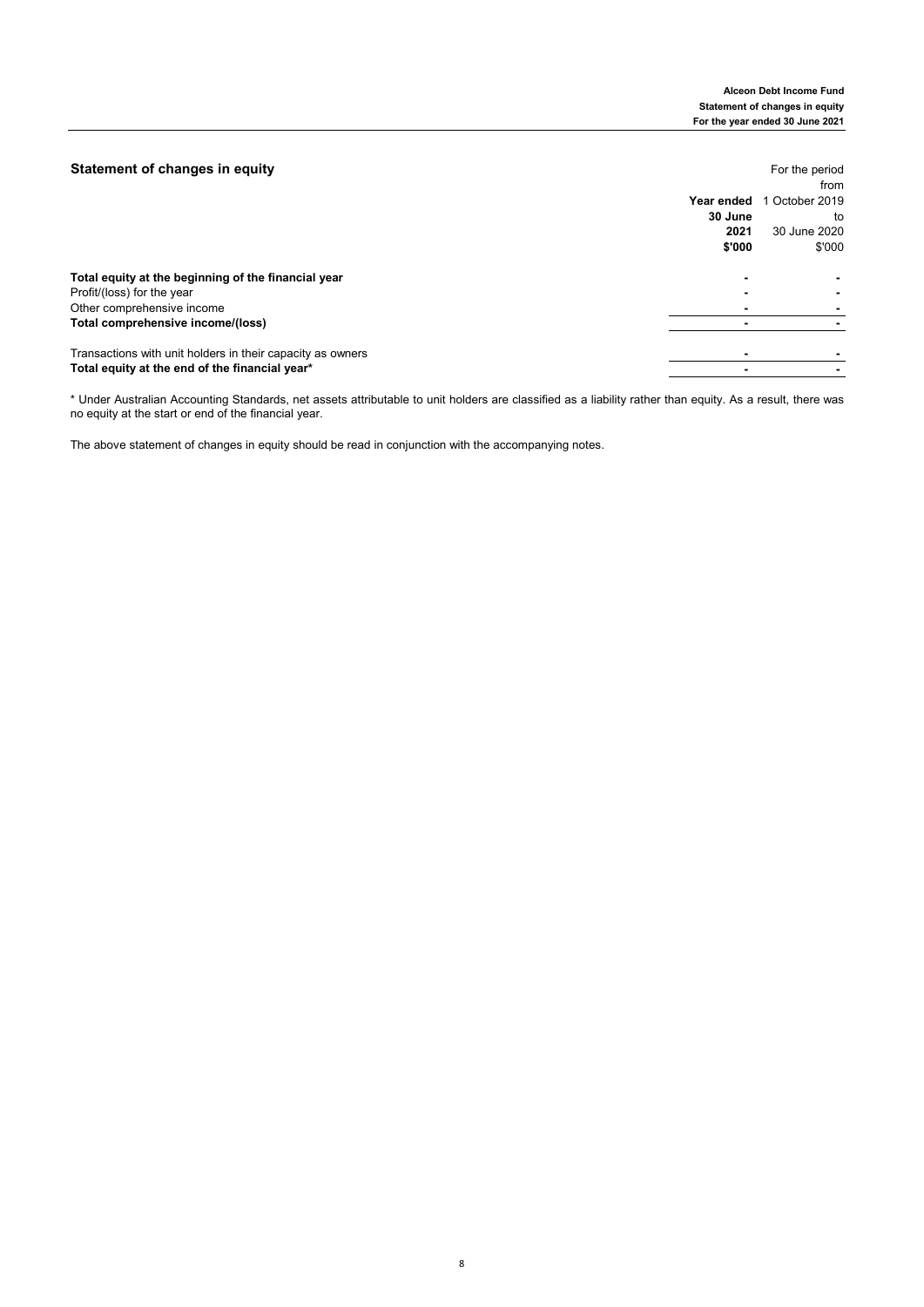| <b>Statement of cash flows</b>                                                             |              |                                         | For the period                                       |
|--------------------------------------------------------------------------------------------|--------------|-----------------------------------------|------------------------------------------------------|
|                                                                                            | <b>Notes</b> | Year ended<br>30 June<br>2021<br>\$'000 | from<br>October 2019<br>to<br>30 June 2020<br>\$'000 |
| Cash flows from operating activities                                                       |              |                                         |                                                      |
| Proceeds from maturity/sales of financial instruments at fair value through profit or loss |              | 2,916                                   | 481                                                  |
| Payments for purchase of financial instruments at fair value through profit or loss        |              | (15,901)                                | (20, 313)                                            |
| Trust distribution received                                                                |              | 2,792                                   | 909                                                  |
| Management fees paid                                                                       |              | (461)                                   | (183)                                                |
| Administration fees paid                                                                   |              | (48)                                    | (12)                                                 |
| Performance fees paid                                                                      |              | (113)                                   |                                                      |
| Other expenses paid                                                                        |              | (55)                                    | (13)                                                 |
| Net cash inflow/(outflow) from operating activities                                        | 9(a)         | (10, 870)                               | (19, 131)                                            |
| Cash flows from financing activities                                                       |              |                                         |                                                      |
| Proceeds from applications by unit holders                                                 | 6            | 16,749                                  | 20,446                                               |
| Payments for redemptions by unit holders                                                   | 6            | (2,833)                                 |                                                      |
| Distributions paid                                                                         |              | (2,037)                                 | (730)                                                |
| Net cash inflow/(outflow) from financing activities                                        |              | 11,879                                  | 19,716                                               |
| Net increase/(decrease) in cash and cash equivalents                                       |              | 1,009                                   | 585                                                  |
| Cash and cash equivalents at the beginning of the year                                     |              | 585                                     |                                                      |
| Cash and cash equivalents at the end of the year                                           | 8            | 1,594                                   | 585                                                  |
| Non-cash financing activities                                                              | 9(b)         | 23,158                                  |                                                      |

The above statement of cash flows should be read in conjunction with the accompanying notes.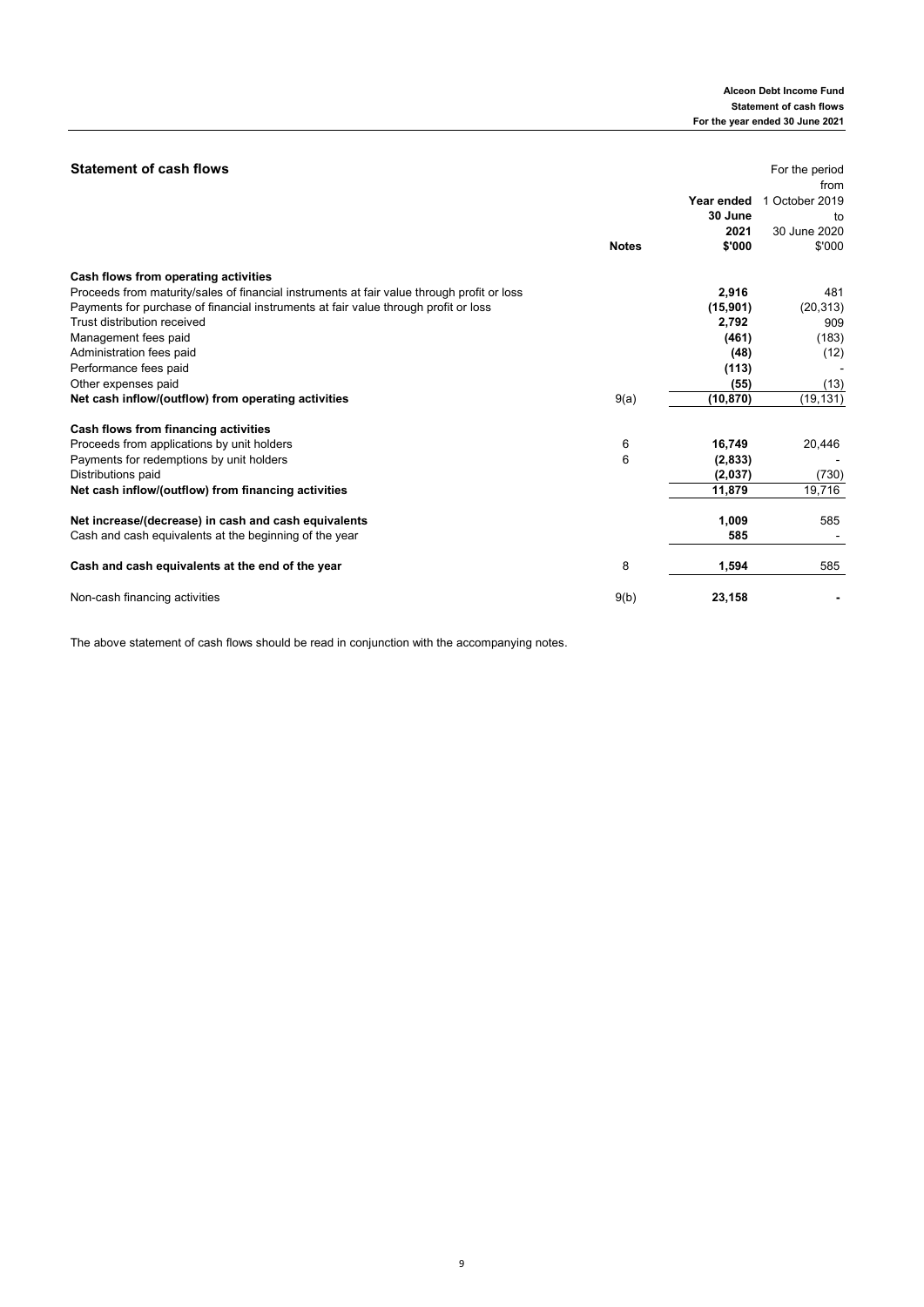### **Notes to the financial statements**

### **Contents**

- 1 General information
- 2 Summary of significant accounting policies
- 3 Financial risk management
- 4 Fair value measurement
- 5 Financial assets at fair value through profit or loss
- 6 Net assets attributable to unit holders
- 7 Distribution to unit holders
- 8 Cash and cash equivalents
- 9 Reconciliation of profit/(loss) to net cash inflow/(outflow) from operating activities
- 10 Receivables
- 11 Payables
- 12 Auditor's remuneration
- 13 Related party transactions
- 14 Events occurring after the reporting period
- 15 Contingent assets and liabilities and commitments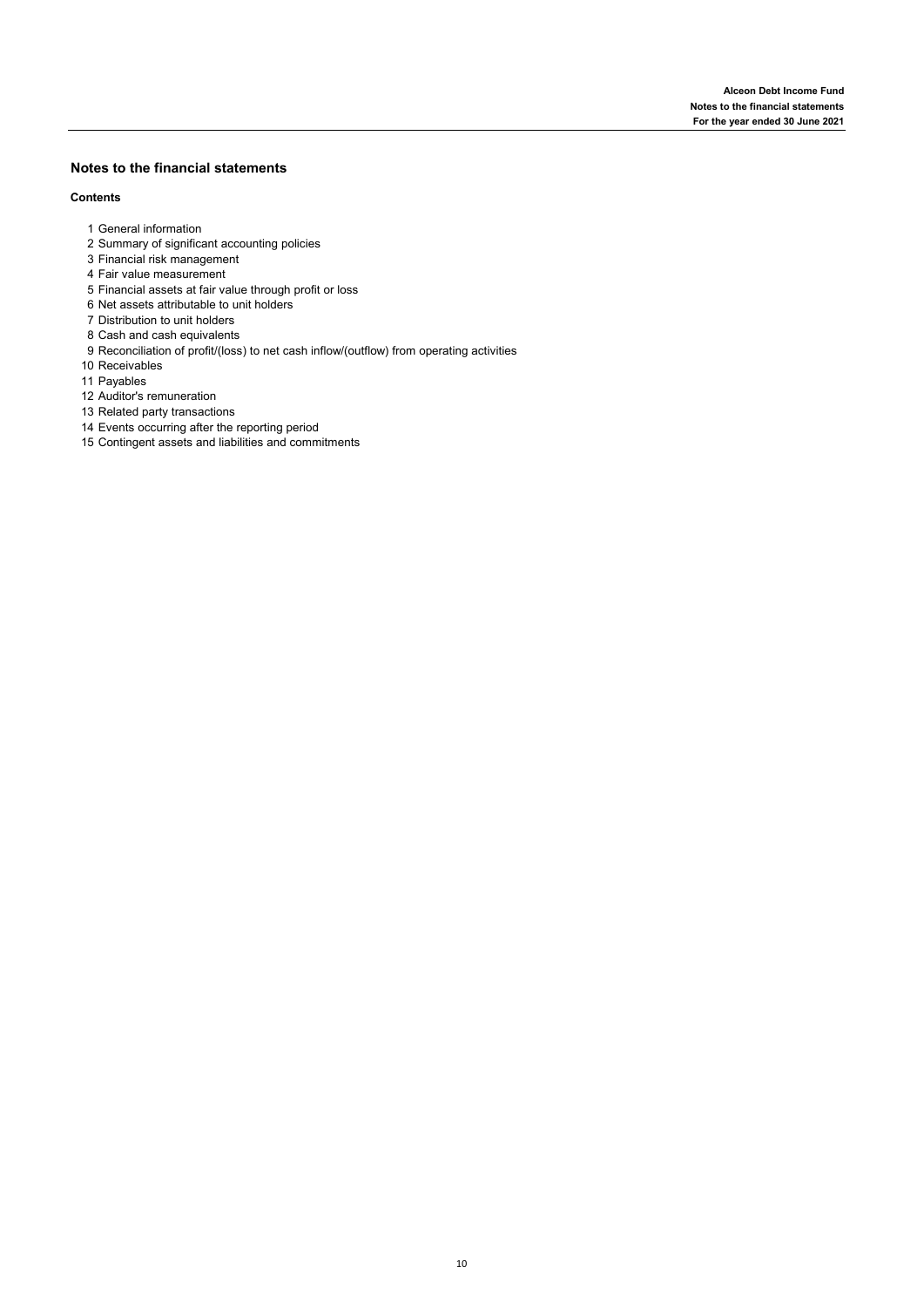#### **1 General information**

These financial statements cover Alceon Debt Income Fund (the "Fund") as an individual entity. The Fund was constituted on 9 August 2018 and commenced operations on 1 October 2019.

The Fund was registered with Australian Securities and Investments Commission on 22 June 2021.

Responsible Entity Partners Limited (the "Responsible Entity") was appointed as responsible entity of the Fund on 11 June 2021. The Responsible Entity's registered office is Level 9 Podium, 530 Collins Street, Melbourne, VIC 3000. The financial statements are presented in Australian currency.

The Fund seeks to generate attractive risk-adjusted returns by lending primarily to the special purpose vehicles of Australian mid-market real estate companies to finance real estate assets in Australian gateway cities (primarily Sydney and Melbourne).

The Fund may also finance office, industrial and retail real estate assets. It is intended that the Fund will lend to fund construction of such real estate assets, as well as to fund developed real estate assets.

The financial statements were authorised for issue by the directors of the Responsible Entity on 26 October 2021. The directors of the Responsible Entity have the power to amend and reissue the financial statements.

#### **2 Summary of significant accounting policies**

The principal accounting policies applied in the preparation of these financial statements are set out below. These policies have been consistently applied to all years presented, unless otherwise stated in the following text.

### **(a) Basis of preparation**

These general purpose financial statements have been prepared in accordance with Australian Accounting Standards and Interpretations issued by the Accounting Standards Board and the *Corporations Act 2001* in Australia. The Fund is a for-profit unit trust for the purpose of preparing the financial statements.

The financial statements are prepared on the basis of fair value measurement of assets and liabilities, except where otherwise stated.

The statement of financial position is presented on a liquidity basis. Assets and liabilities are presented in decreasing order of liquidity and do not distinguish between current and non-current. All balances are expected to be recovered or settled within 12 months, except for investments in financial assets and liabilities and net assets attributable to unit holders.

The Fund manages financial assets at fair value through profit or loss based on the economic circumstances at any given point in time, as well as to meet any liquidity requirements. As such, it is expected that a portion of the portfolio will be realised within 12 months, however, an estimate of that amount cannot be determined as at reporting date.

In the case of net assets attributable to unit holders, the units are redeemed on demand at the unit holder's option. However, holders of these instruments typically retain them for the medium to long term. As such, the amount expected to be settled within 12 months cannot be reliably determined.

### *i. Compliance with International Financial Reporting Standards (IFRS)*

The financial statements of the Fund also comply with IFRS as issued by the International Accounting Standards Board (IASB).

### *ii. New and amended standards adopted by the Fund*

There are no standards, interpretations or amendments to existing standards that are effective for the first time for the financial year beginning 1 July 2020 that have a material impact on the amounts recognised in the prior periods or will affect the current or future periods.

### *iii. New standards and interpretations not yet adopted*

A number of new standards, amendments to standards and interpretations are effective for annual periods beginning after 1 July 2021 and have not been early adopted in preparing these financial statements.

None of these are expected to have a material effect on the financial statements of the Fund.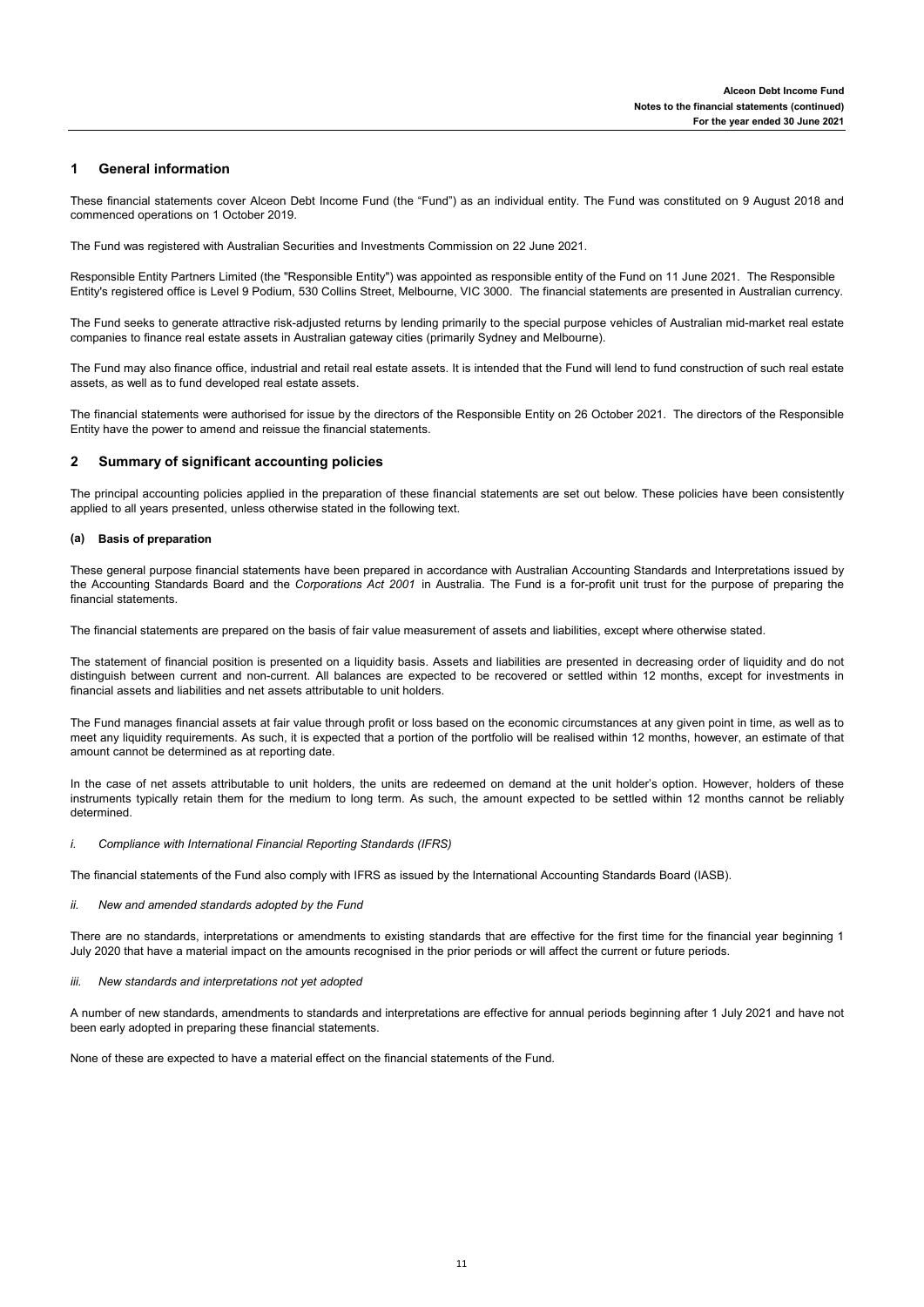### **(b) Financial instruments**

### *(i) Classification*

• Financial assets

The Fund classifies its financial assets in the following measurement categories:

- those to be measured at fair value through profit or loss; and
- those to be measured at amortised cost.

The Fund classifies its assets based on its business model for managing those financial assets and the contractual cash flow characteristics of the financial assets.

The Fund's portfolio of financial assets is managed and performance is evaluated on a fair value basis in accordance with the Fund's documented investment strategy. The Fund's policy is for the Investment Manager to evaluate the information about these financial assets on a fair value basis together with other related financial information.

For equity securities, the contractual cash flows of these instruments do not represent solely payments of principal and interest. Consequently, these investments are measured at fair value through profit or loss.

For cash and cash equivalents, due from brokers and receivables, these assets are held in order to collect the contractual cash flows and the contractual terms of these assets give rise, on specified dates, to cash flow that are solely payments of principal and interest on the principal amount outstanding. Consequently, these are measured at amortised cost.

• Financial liabilities

Financial liabilities are classified at amortised cost (due to brokers, distributions payable, management fees payable, applications received in advance, audit and tax fees payable, administration fees payables and custodian fees payable).

### *(ii) Recognition/derecognition*

The Fund recognises financial assets and financial liabilities on the date it becomes party to the contractual agreement (trade date) and recognises changes in the fair value of the financial assets or financial liabilities from this date.

Financial assets are derecognised when the rights to receive cash flows from the financial assets have expired or the Fund has transferred substantially all the risks and rewards of ownership.

### *(iii) Measurement*

- *Financial instruments at fair value through profit or loss*

At initial recognition, the Fund measures financial assets at its fair value. Transaction costs of financial assets carried at fair value through profit or loss are expensed in the statement of comprehensive income.

Subsequent to initial recognition, all financial assets at fair value through profit or loss are measured at fair value. Gains and losses arising from changes in the fair value of the 'financial assets at fair value rough profit or loss' category are presented in the statement of comprehensive income within net gains/(losses) on financial instruments at fair value through profit or loss in the period in which they arise.

The fair value of financial assets traded in active markets is subsequently based on their quoted market prices at the end of the reporting period without any deduction for estimated future selling costs. The quoted market price used for financial assets by the Fund is the current asking price.

For financial assets at amortised cost, they are initially measured at fair value including directly attributable costs and are subsequently measured according to their classification.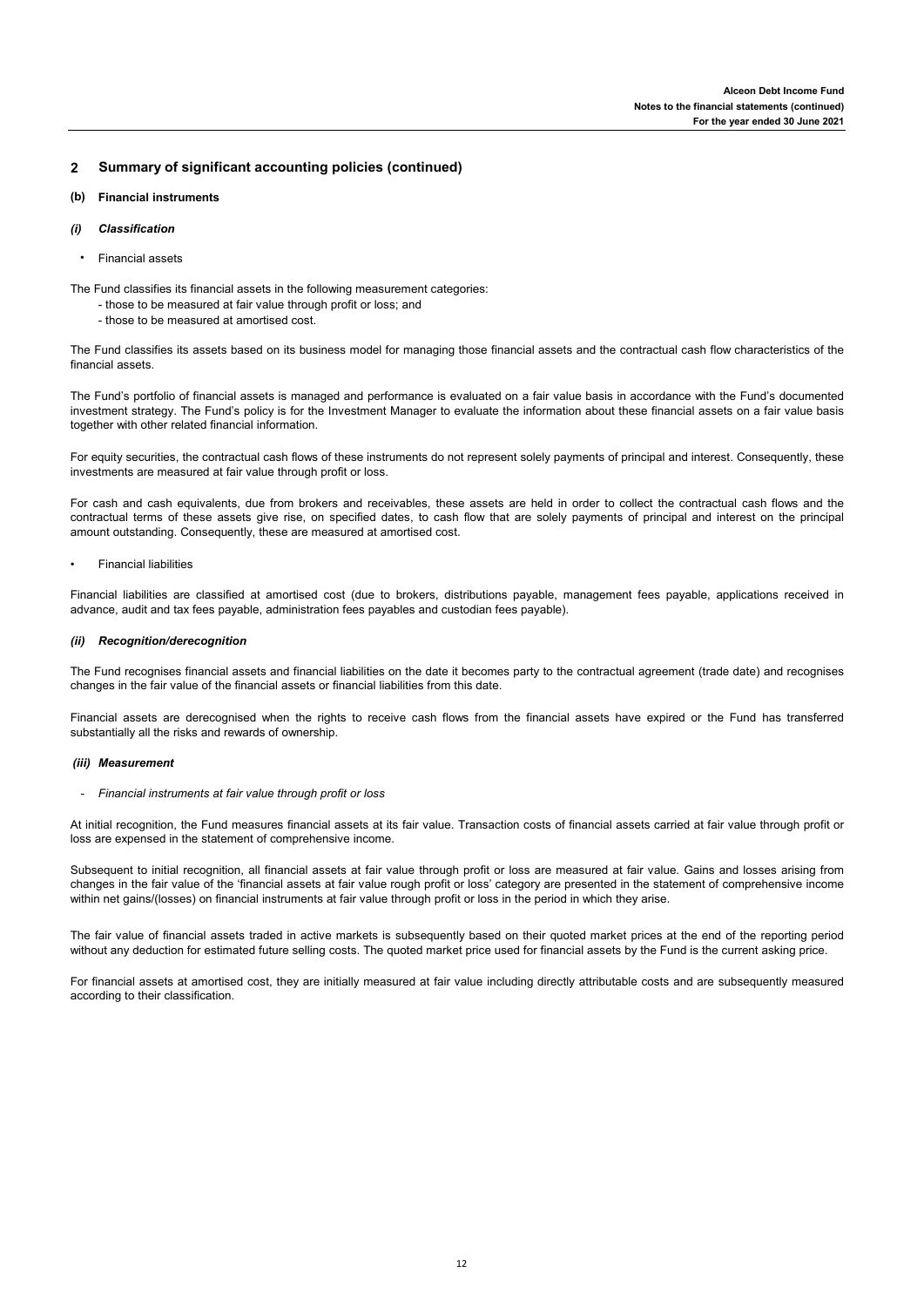### **(b) Financial instruments (continued)**

### *(iv) Impairment*

At each reporting date, the Fund shall measure the loss allowance on financial assets at amortised cost (cash, due from broker and receivables) at an amount equal to the lifetime expected credit losses if the credit risk has increased significantly since initial recognition. If, at the reporting date, the credit risk has not increased significantly since initial recognition, the Fund shall measure the loss allowance at an amount equal to 12-month expected credit losses. Significant financial difficulties of the counter party, probability that the counter party will enter bankruptcy or financial reorganisation, and default in payments are all considered indicators that the asset is credit impaired. If the credit risk increases to the point that it is considered to be credit impaired, interest income will be calculated based on the net carrying amount adjusted for the loss allowance. A significant increase in credit risk is defined by management as any contractual payment which is more than 30 days past due. Any contractual payment which is more than 90 days past due is considered credit impaired.

The amount of the impairment loss is recognised in statement of comprehensive income within other expenses. When a trade receivable for which an impairment allowance had been recognised becomes uncollectible in a subsequent period, it is written off against the allowance account. Subsequent recoveries of amounts previously written off are credited against other expenses in statement of comprehensive income.

### (v) Offsetting financial instruments

Financial assets and liabilities are offset and the net amount reported in the statement of financial position when there is a legally enforceable right to offset the recognised amounts and there is an intention to settle on a net basis, or realise the asset and settle the liability simultaneously.

As at the end of the reporting period, there are no financial assets or liabilities offset or with the right to offset in the statement of financial position.

### **(c) Net assets attributable to unit holders**

Units are redeemable at the unit holders' option; however, applications and redemptions may be suspended by the Responsible Entity if it is in the best interests of the unit holders.

The units are classified as financial liabilities.

The units can be put back to the Fund at any time for cash based on the redemption price, which is equal to a proportionate share of the Fund's net asset value attributable to the unit holders.

The units are carried at the redemption amount that is payable at the reporting date if the holder exercises the right to put the units back to the Fund.

### **(d) Cash and cash equivalents**

For the purpose of presentation in the statement of cash flows, cash and cash equivalents includes cash on hand, deposits held at call with financial institutions, other short term, highly liquid investments with original maturities of three months or less from the date of acquisition that are readily convertible to known amounts of cash and which are subject to an insignificant risk of changes in value, and bank overdrafts. Bank overdrafts, if any, are shown within borrowings in the statement of financial position.

Payments and receipts relating to the purchase and sale of investment securities are classified as cash flows from operating activities, as movements in the fair value of these securities represent the Fund's main income generating activity.

### **(e) Investment income**

Income is measured at the fair value of the consideration received or receivable.

Distribution income is recognised on present entitlements basis.

### **(f) Expenses**

All expenses are recognised in the statement of comprehensive income on an accruals basis.

### **(g) Income tax**

Under current legislation, the Fund is not subject to income tax as unit holders are presently entitled to the income of the Fund.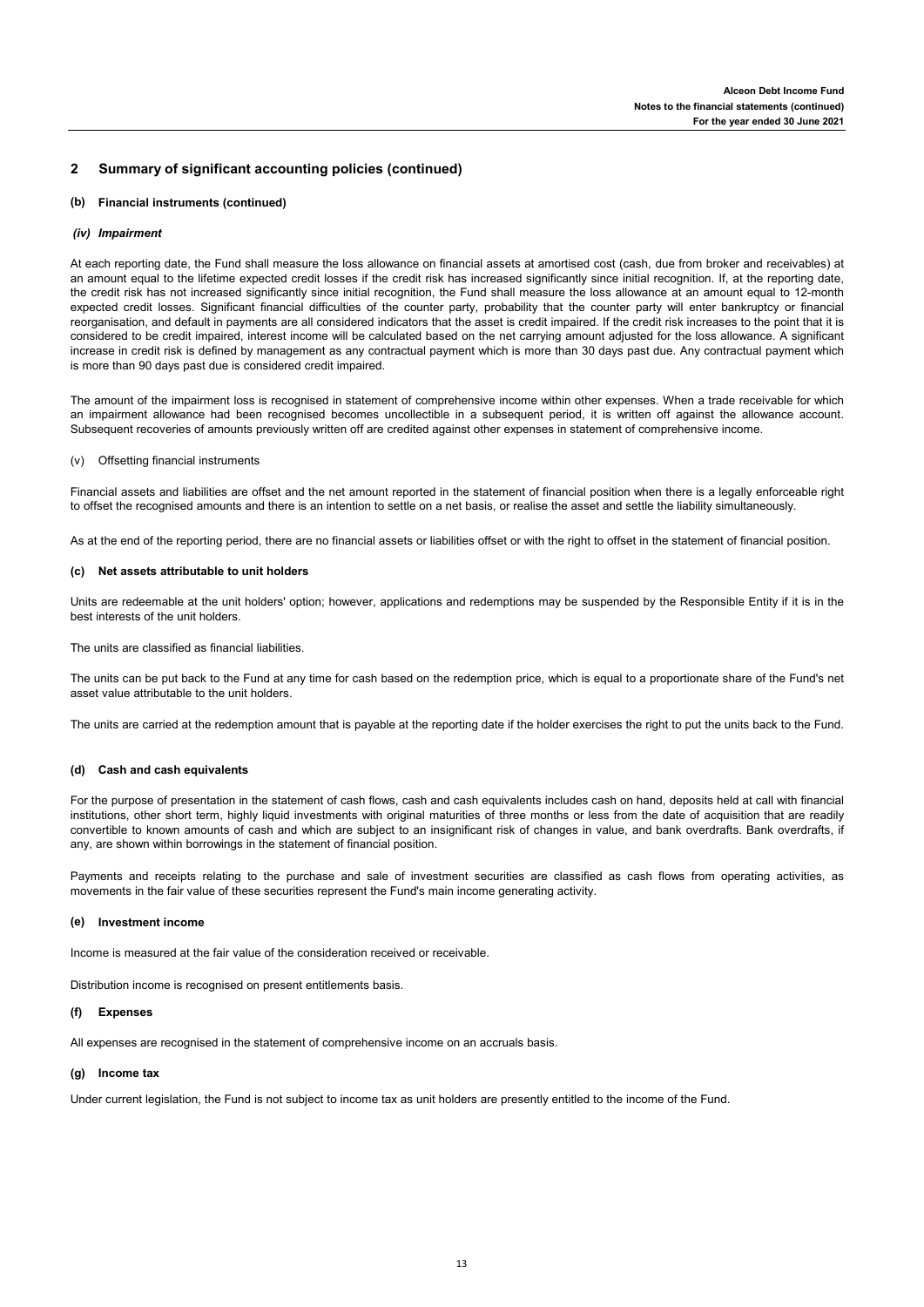### **(h) Distributions**

The Fund distributes its distributable income, in accordance with the Trust Deed, to unit holders by cash or reinvestment. The distributions are recognised in the statement of comprehensive income as finance costs attributable to unit holders.

### **(i) Increase/decrease in net assets attributable to unit holders**

Income not distributed is included in net assets attributable to unit holders. Where the Fund's units are classified as financial liabilities, movements in net assets attributable to unit holders are recognised in the statement of comprehensive income as finance costs attributable to unit holders.

### **(j) Due from/to brokers**

Amounts due from/to brokers represent receivables for securities sold and payables for securities purchased that have been contracted for but not yet delivered by the end of the year. The due from brokers balance is held for collection and consequently measured at amortised cost.

### **(k) Receivables**

Receivables may include due amounts for trust distributions. Trust distributions are accrued when the right to receive payment is established.

### **(l) Payables**

Payables include liabilities and accrued expenses owed by the Fund which are unpaid as at the end of the reporting period.

A separate distribution payable is recognised in the statement of financial position.

Distributions declared effective 30 June in relation to unit holders who have previously elected to reinvest distributions are recognised as reinvested effective 1 July of the following financial year.

### **(m) Applications and redemptions**

Applications received for units in the Fund are recorded net of any entry fees payable prior to the issue of units in the Fund. Redemptions from the Fund are recorded gross of any exit fees payable after the cancellation of units redeemed.

### **(n) Goods and Services Tax (GST)**

The GST incurred on the costs of various services provided to the Fund by third parties such as custodial services and investment management fees have been passed onto the Fund. The Fund qualifies for Reduced Input Tax Credits (RITC) at a rate of at least 55% hence investment management fees, custodial fees and other expenses have been recognised in the statement of comprehensive income net of the amount of GST recoverable from the Australian Taxation Office (ATO). Accounts payable are inclusive of GST. The net amount of GST recoverable from the ATO is included in receivables in the statement of financial position. Cash flows relating to GST are included in the statement of cash flows on a gross basis.

### **(o) Use of estimates and judgements**

The financial assets at fair value through profit or loss currently held by the Fund are units in the unlisted unit trusts which have been measured at their net asset value (NAV) and loan notes held at face value.

The Fund makes estimates, assumptions and judgements that affect the reported amounts of assets and liabilities within the next financial year. Estimates and judgements are continually evaluated and based on historical experience and other factors, including expectations of future events that are believed to be reasonable under the circumstances.

For the majority of the Fund's financial instruments, quoted market prices are not readily available. Financial instruments, for example unquoted securities, are fair valued using valuation techniques. Where valuation techniques (for example, pricing models) are used to determine fair values, they are validated and periodically reviewed by experienced personnel of the Responsible Entity, independent of the area that created them.

Models use observable data, to the extent practicable. However, areas such as credit risk (both own and counterparty), volatilities and correlations require management to make estimates and judgements. Changes in assumptions about these factors could affect the reported fair value of financial instruments.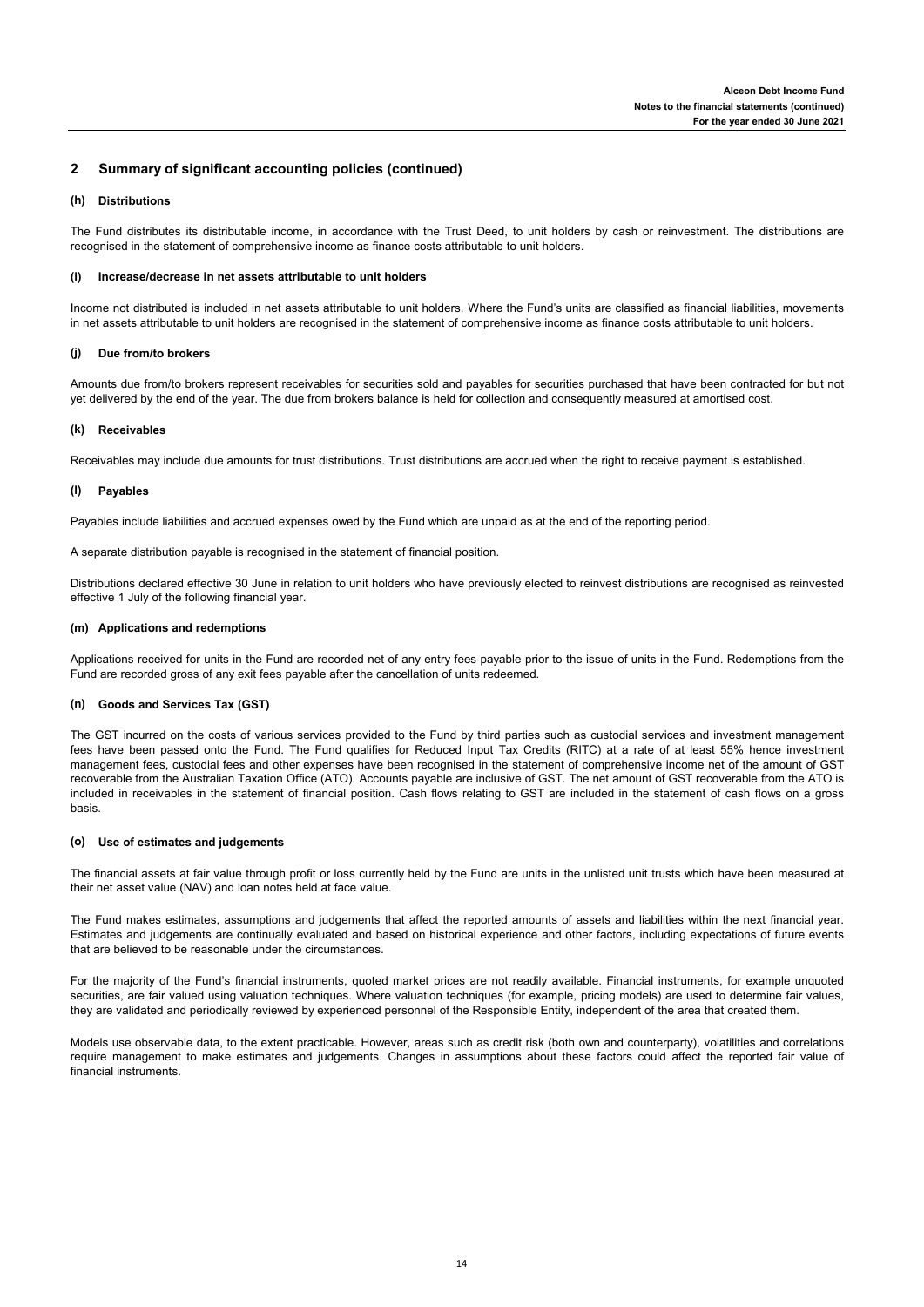### **(o) Use of estimates and judgements (continued)**

For certain other financial instruments, including amounts receivables and payables, the carrying amounts approximate fair value due to the shortterm nature of these financial instruments.

### **(q) Rounding of amounts**

The Fund is an entity of the kind referred to in *ASIC Corporations (Rounding in Financial/Directors' Reports) Instrument 2016/191* and in accordance with that instrument, amounts in the financial report and directors' report have been rounded off to the nearest thousand dollars, unless otherwise stated.

#### **3 Financial risk management**

The Fund's activities expose it to a variety of financial risks: market risk (including price risk, foreign exchange risk and interest rate risk), credit risk and liquidity risk.

The Fund's risk management policies are approved by the Responsible Entity and seek to minimise the potential adverse effects of the risks on the Fund's financial performance. The risk management system is an ongoing process of identification, measurement, monitoring and controlling risk.

The Fund outsources the investment management to a specialist investment manager who provides services to the Fund, co-ordinates access to domestic financial markets, and manages the financial risks relating to the operations of the Fund in accordance with an investment mandate set out in accordance with the Fund's constitution and product disclosure statement. The Fund's investment mandate is to invest in special purpose vehicles of Australian mid-market real estate companies. The Fund does not trade on international stock exchanges nor does it invest in derivative instruments such as futures and options.

Compliance with policies and exposure limits are reviewed by the Responsible Entity on a continual basis.

The Fund uses different methods to measure different types of risk to which it is exposed. These methods are explained below.

### **(a) Market risk**

The Fund outsources the investment management to a specialist investment manager who provides services to the Fund, co-ordinates access to domestic financial markets, and manages the financial risks relating to the operations of the Fund in accordance with an investment mandate set out in accordance with the Fund's constitution and product disclosure statement. The Fund's investment mandate is to invest in a diversified portfolio of stocks listed on the Australian Securities Exchange ("ASX"). The Fund does not trade on international stock exchanges nor does it invest in derivative instruments such as futures and options.

(i) Foreign exchange risk

The Fund does not undertake transactions denominated in foreign currencies; consequently, no exposure to exchange rate fluctuations arise.

(ii) Price risk

Other market risk is the risk that the total value of investments will fluctuate as a result of changes in market prices, whether caused by factors specific to an individual investment, its issuer or all factors affecting all instruments traded in the market. The Fund has investments in equity instruments which exposes the Fund to price risk. The Investment Manager manages the Fund's market risk on a daily basis in accordance with the Fund's investment objectives and policies, as detailed in the product disclosure statement.

As the Fund's financial instruments are carries at fair value with changes in fair value recognised in the statement of comprehensive income, all changes in market conditions will directly affect investment income.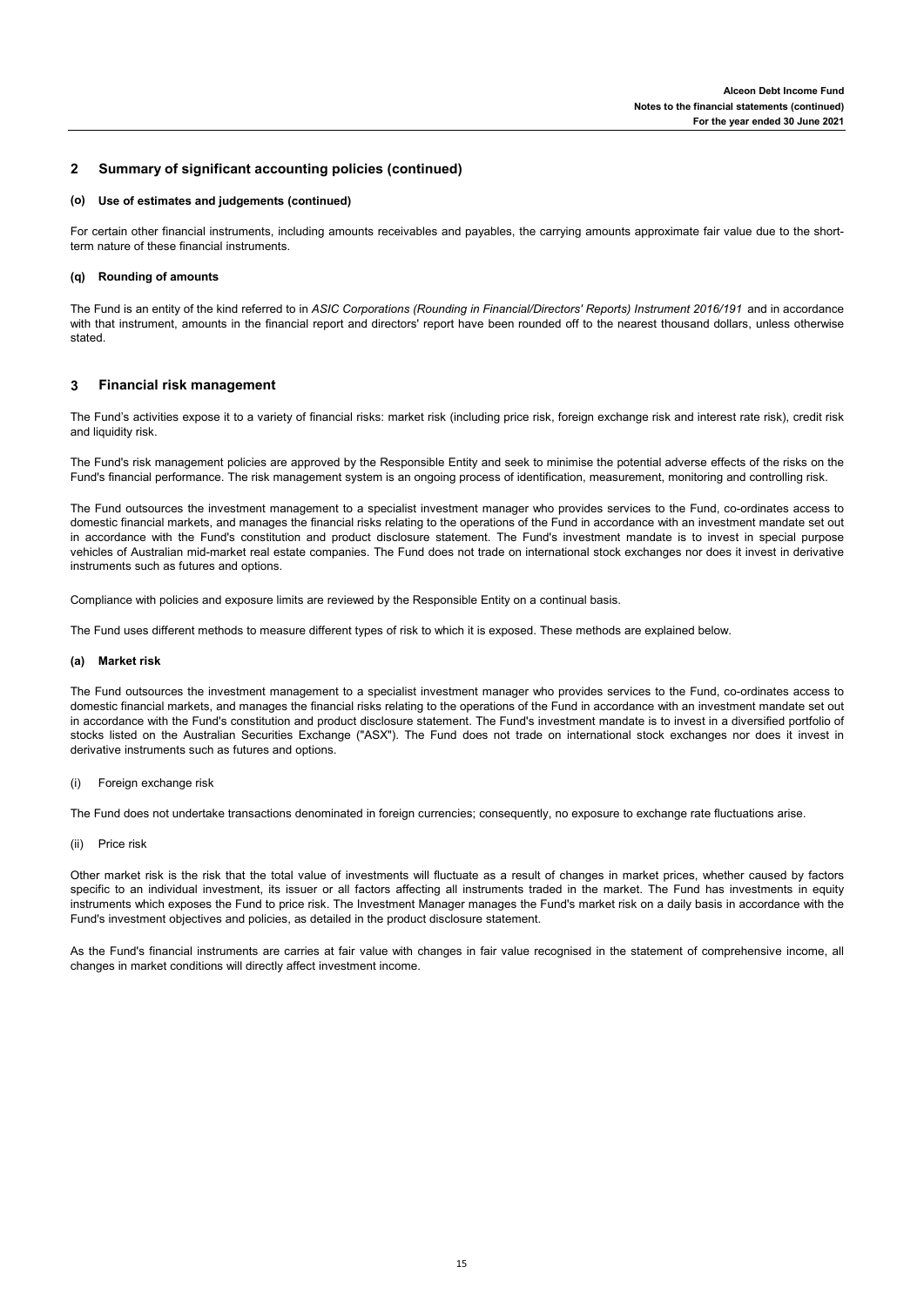#### **3 Financial risk management (continued)**

### **(a) Market risk (continued)**

### (ii) Price risk (continued)

The following table illustrates the effect on profit or loss and net assets attributable to unitholders from possible changes in other market risk that were reasonably possible based on the risk the Fund was exposed to at reporting date:

|                   | As at<br>30 June 2021                                                                                       |       | As at<br>30 June 2020   |                                                                               |  |
|-------------------|-------------------------------------------------------------------------------------------------------------|-------|-------------------------|-------------------------------------------------------------------------------|--|
|                   | % Change in<br>Impact on<br>variable<br>operating<br>profit/net<br>assets<br>attributable to<br>unitholders |       | % Change in<br>variable | Impact on<br>operating<br>profit/net assets<br>attributable to<br>unitholders |  |
|                   | $+/-$                                                                                                       | \$    | $+/-$                   | \$                                                                            |  |
| Equity price risk | 10                                                                                                          | 3,282 | 10                      | 1,983                                                                         |  |

### **(b) Credit risk**

Credit risk refers to the risk that the counterparty will default on its obligations resulting in financial loss to the Fund.

The Fund's exposure to credit risk is limited to receivables for investments sold, dividends, distributions and interest receivable. The credit risk associated with unsettled sales is considered minimal since these trades are settled on a T+2 basis and for which the counterparties are large financial institutions. The credit risk associated with dividend, distribution and interest receivable is considered to be minimal since none of these amounts are impaired nor past due but not impaired.

### **(c) Liquidity risk management**

Liquidity risk is the risk that the Fund may not be able to generate sufficient cash resources to settle its obligations in full as they fall due or can only do so on terms that are materially disadvantageous.

The Fund's approach to managing liquidity is to ensure that it will always have sufficient liquidity to meet its liabilities. Unitholders are able to withdraw their units at any time and the Fund is therefore exposed to the liquidity risk of meeting unitholders' withdrawals at any time.

The Fund's listed securities and listed managed investment schemes are considered to be readily realisable. As a result, the risk to the Fund of not being able to liquidate these investments at their fair value in order to meet its liquidity requirements is considered minimal.

The Fund's liquidity risk is managed in accordance with the Fund's investment strategy. The Fund has a high level of net inward cash flows (through new applications by unitholders) which provides capacity to manage liquidity risk. The Fund also manages liquidity risk through the continuous monitoring of forecast and actual cash flows.

### **Liquidity risk**

The following table details the Fund's remaining contractual maturity for its non-derivative financial liabilities with agreed repayment periods. The table has been drawn up based on the earliest date on which the Fund can be required to pay.

|                                                      |                          | 1-3 months 3 months to 1<br>year | 1-5 years                | 5+ years                         | No stated<br>maturity    | <b>Total</b>   |
|------------------------------------------------------|--------------------------|----------------------------------|--------------------------|----------------------------------|--------------------------|----------------|
|                                                      | \$'000                   | \$'000                           | \$'000                   | \$'000                           | \$'000                   | \$'000         |
| As at 30 June 2021                                   |                          |                                  |                          |                                  |                          |                |
| Distributions payable                                | 382                      | $\blacksquare$                   | $\overline{\phantom{0}}$ | $\blacksquare$                   | $\overline{\phantom{0}}$ | 382            |
| Payables                                             | 297                      | $\overline{\phantom{0}}$         | -                        | $\blacksquare$                   | $\overline{\phantom{0}}$ | 297            |
| Due to brokers - payable for securities<br>purchased |                          | -                                | -                        |                                  |                          | $\blacksquare$ |
| Net assets attributable to unitholders               | $\overline{\phantom{0}}$ | $\blacksquare$                   | $\blacksquare$           | $\blacksquare$<br>$\blacksquare$ | 34,359                   | 34,359         |
| <b>Total</b>                                         | 679                      |                                  | $\blacksquare$           | $\blacksquare$                   | 34,359                   | 35,038         |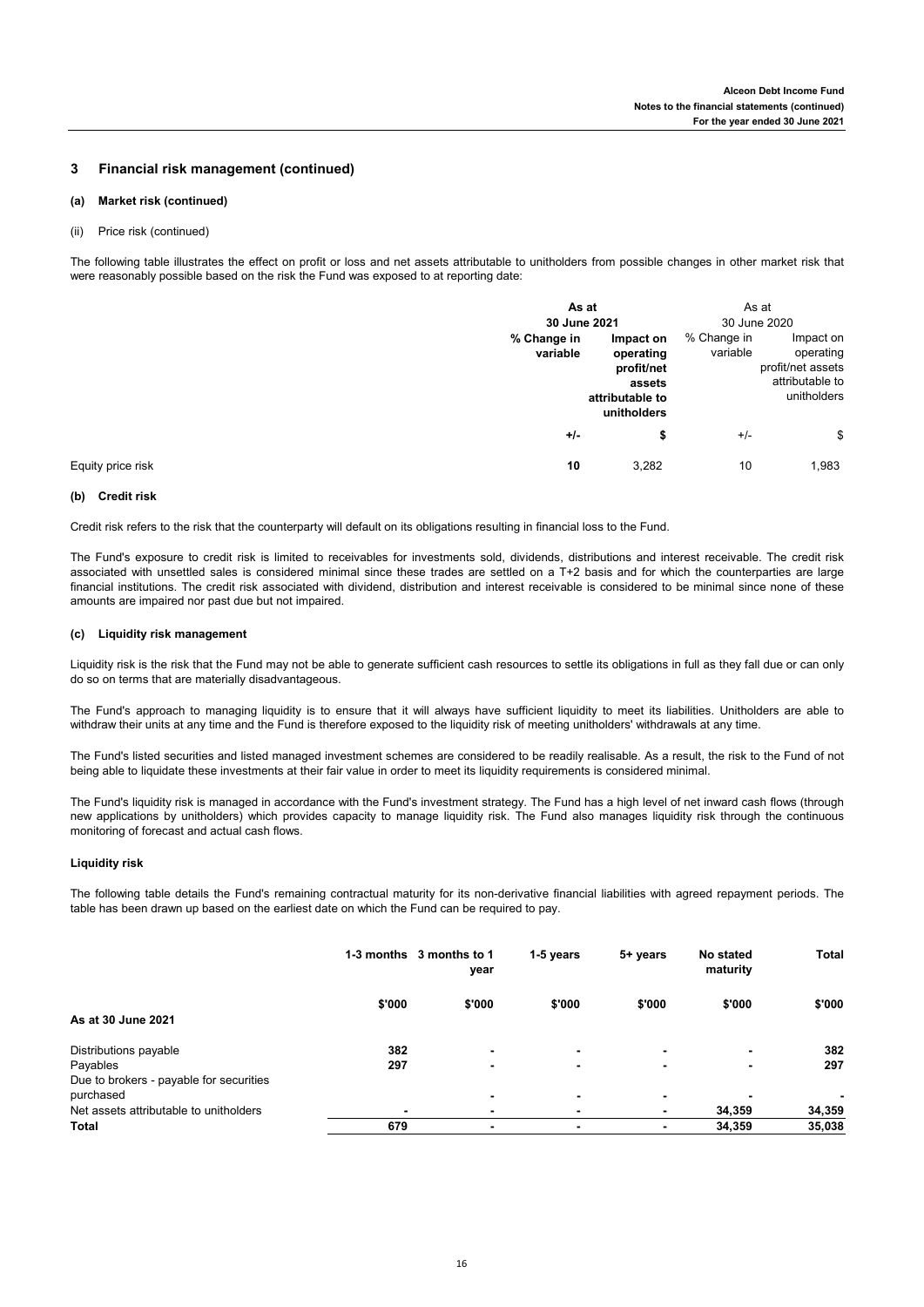#### **3 Financial risk management (continued)**

### **(c) Liquidity risk management (continued)**

### **Liquidity risk (continued)**

|                                        | 1-3 months     | 3 months to 1<br>year    | 1-5 vears | 5+ years                 | No stated<br>maturity | Total  |
|----------------------------------------|----------------|--------------------------|-----------|--------------------------|-----------------------|--------|
|                                        | \$'000         | \$'000                   | \$'000    | \$'000                   | \$'000                | \$'000 |
| As at 30 June 2020                     |                |                          |           |                          |                       |        |
| Distributions payable                  | 193            | $\overline{\phantom{0}}$ | -         | $\overline{\phantom{0}}$ | $\blacksquare$        | 193    |
| Payables                               | 144            | $\overline{\phantom{0}}$ | -         | -                        | -                     | 144    |
| Net assets attributable to unitholders | $\blacksquare$ | $\overline{\phantom{0}}$ | -         | $\sim$                   | 20.530                | 20,530 |
| Total                                  | 337            | $\overline{\phantom{0}}$ | -         |                          | 20.530                | 20,867 |

#### **4 Fair value measurement**

Financial assets at fair value through profit or loss are measured at fair value on a recurring basis.

The Fund has no assets or liabilities measured at fair value on a non-recurring basis in the current reporting period.

AASB 13 requires disclosure of fair value measurements by level of the following fair value hierarchy:

- Quoted prices (unadjusted) in active markets for identical assets or liabilities (level 1);
- Inputs other than quoted prices included within level 1 that are observable for the asset or liability, either directly or indirectly (level 2); and
- Inputs for the asset or liability that are not based on observable market data (unobservable inputs) (level 3).

### **(a) Fair value in an active market (level 1)**

The fair value of financial assets and liabilities traded in active markets is based on their quoted market prices at the end of the reporting period without any deduction for estimated future selling costs.

The Fund values its investments in accordance with the accounting policies set out in Note 2 to the financial statements. For the majority of its investments, the Fund relies on information provided by independent pricing services for the valuation of its investments.

A financial instrument is regarded as quoted in an active market if quoted prices are readily and regularly available from an exchange, dealer, broker, industry group, pricing service, or regulatory agency, and those prices represent actual and regularly occurring market transactions on an arm's length basis.

### **(b) Fair value in an inactive or unquoted market (level 2 and level 3)**

The fair value of financial assets and liabilities that are not traded in an active market is determined using valuation techniques. These include the use of recent arm's length market transactions, reference to the current fair value of a substantially similar other instrument, discounted cash flow techniques, option pricing models or any other valuation technique that provides a reliable estimate of prices obtained in actual market transactions.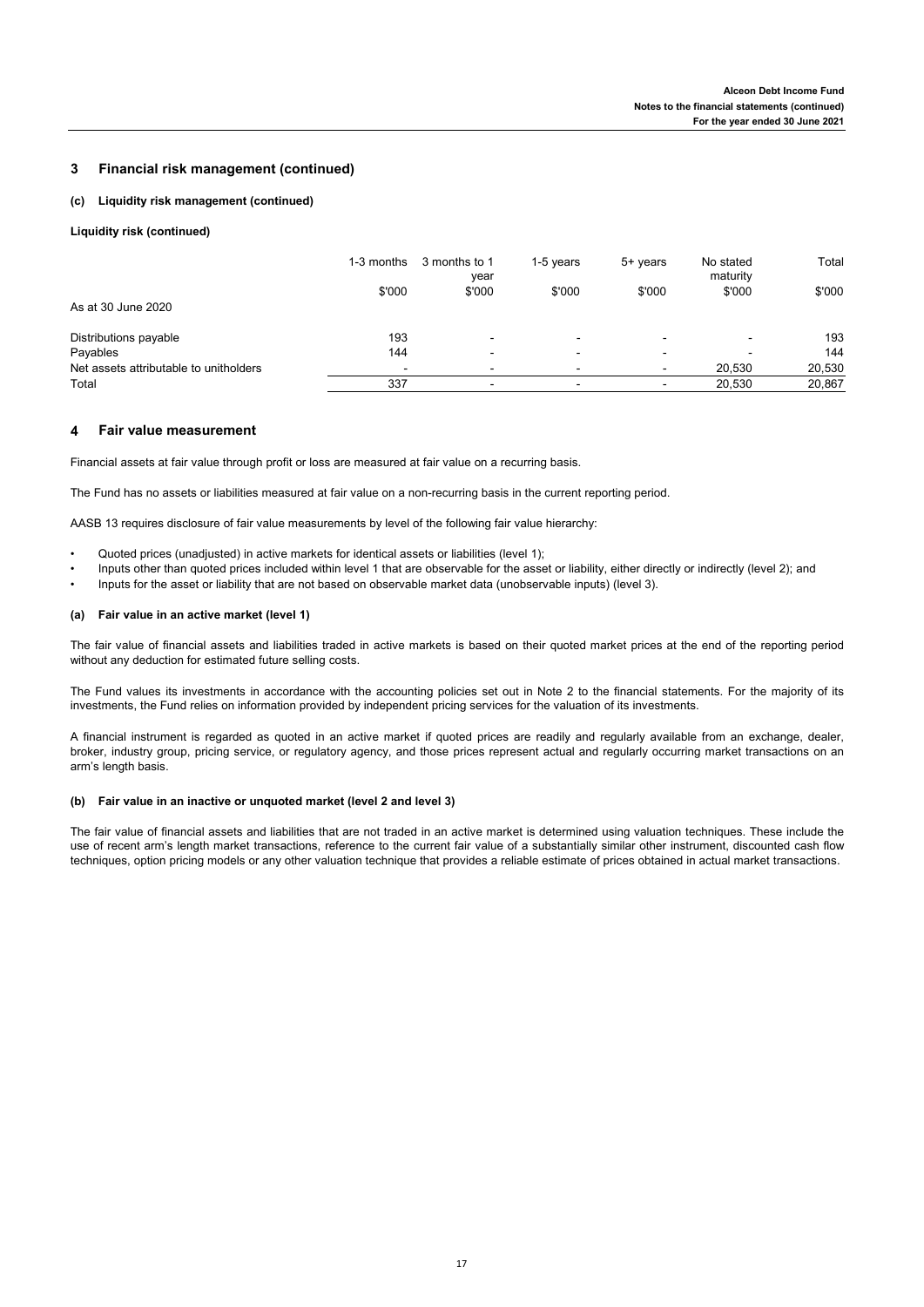#### **4 Fair value measurement (continued)**

### **(b) Fair value in an inactive or unquoted market (level 2 and level 3) (continued)**

Where discounted cash flow techniques are used, estimated future cash flows are based on management's best estimates and the discount rate used is a market rate at the end of the reporting period applicable for an instrument with similar terms and conditions.

For other pricing models, inputs are based on market data at the end of the reporting period. Fair values for unquoted equity investments are estimated, if possible, using applicable price/earnings ratios for similar listed companies adjusted to reflect the specific circumstances of the issuer.

### **(c) Recognised fair value measurements**

The table below presents the Fund's financial assets and liabilities measured and recognised at fair value as at 30 June 2021.

| As at 30 June 2020                                    | Level 1<br>\$'000 | Level 2<br>\$'000 | Level 3<br>\$'000 | <b>Total</b><br>\$'000 |
|-------------------------------------------------------|-------------------|-------------------|-------------------|------------------------|
|                                                       |                   |                   |                   |                        |
| <b>Financial assets</b>                               |                   |                   |                   |                        |
| Financial assets at fair value through profit or loss | -                 | $\blacksquare$    | 32.817            | 32.817                 |
| <b>Total</b>                                          | -                 | $\blacksquare$    | 32.817            | 32,817                 |
| As at 30 June 2020                                    |                   |                   |                   |                        |

| <b>Financial assets</b>                               |  |        |        |
|-------------------------------------------------------|--|--------|--------|
| Financial assets at fair value through profit or loss |  | 19.832 | 19.832 |
| <b>Total</b>                                          |  | 19.832 | 19,832 |

### **(d) Fair value measurements using significant unobservable inputs (level 3)**

|                                                                    |            | For the period           |
|--------------------------------------------------------------------|------------|--------------------------|
|                                                                    |            | from                     |
|                                                                    | Year ended | 1 October 2019           |
|                                                                    | 30 June    | to                       |
|                                                                    | 2021       | 30 June 2020             |
|                                                                    | \$'000     | \$'000                   |
| <b>Opening balance</b>                                             | 19,832     | $\overline{\phantom{0}}$ |
| Purchases                                                          | 15.901     | 20,313                   |
| Sales                                                              | (2,916)    | (481)                    |
| Gains/(losses) recognised in the statement of comprehensive income |            |                          |
| Closing balance*                                                   | 32,817     | 19,832                   |
|                                                                    |            |                          |

\* Includes unrealised gains or (losses) recognised in profit or loss attributable to balances held at the end of the reporting period.

### **5 Financial assets at fair value through profit or loss**

|                                                             | As at          |         |  |
|-------------------------------------------------------------|----------------|---------|--|
|                                                             | 30 June        | 30 June |  |
|                                                             | 2021           | 2020    |  |
|                                                             | \$'000         | \$'000  |  |
| <b>Financial assets</b>                                     |                |         |  |
| Unlisted unit trusts                                        | 32,817         | 5.984   |  |
| Loan receivables                                            | $\blacksquare$ | 13,848  |  |
| Total financial assets at fair value through profit or loss | 32.817         | 19,832  |  |
|                                                             |                |         |  |

### **6 Net assets attributable to unit holders**

Movements in the number of units and net assets attributable to unit holders during the year were as follows:

|                                                                |                               |         | For the period from                  |        |
|----------------------------------------------------------------|-------------------------------|---------|--------------------------------------|--------|
|                                                                | Year ended<br>30 June<br>2021 |         | 1 October 2019<br>to<br>30 June 2020 |        |
|                                                                |                               |         |                                      |        |
|                                                                |                               |         |                                      |        |
|                                                                | Units                         | \$'000  | Units                                | \$'000 |
| Opening balance                                                | 20,322                        | 20,530  |                                      |        |
| Applications                                                   | 16.544                        | 16.749  | 20.322                               | 20.446 |
| Redemptions                                                    | (2,787)                       | (2,833) |                                      |        |
| Reinvestment of distributions                                  | 23                            | 23      |                                      |        |
| Increase/(decrease) in net assets attributable to unit holders | $\blacksquare$                | (87)    |                                      | 84     |
| <b>Closing balance</b>                                         | 34,102                        | 34,359  | 20,322                               | 20,530 |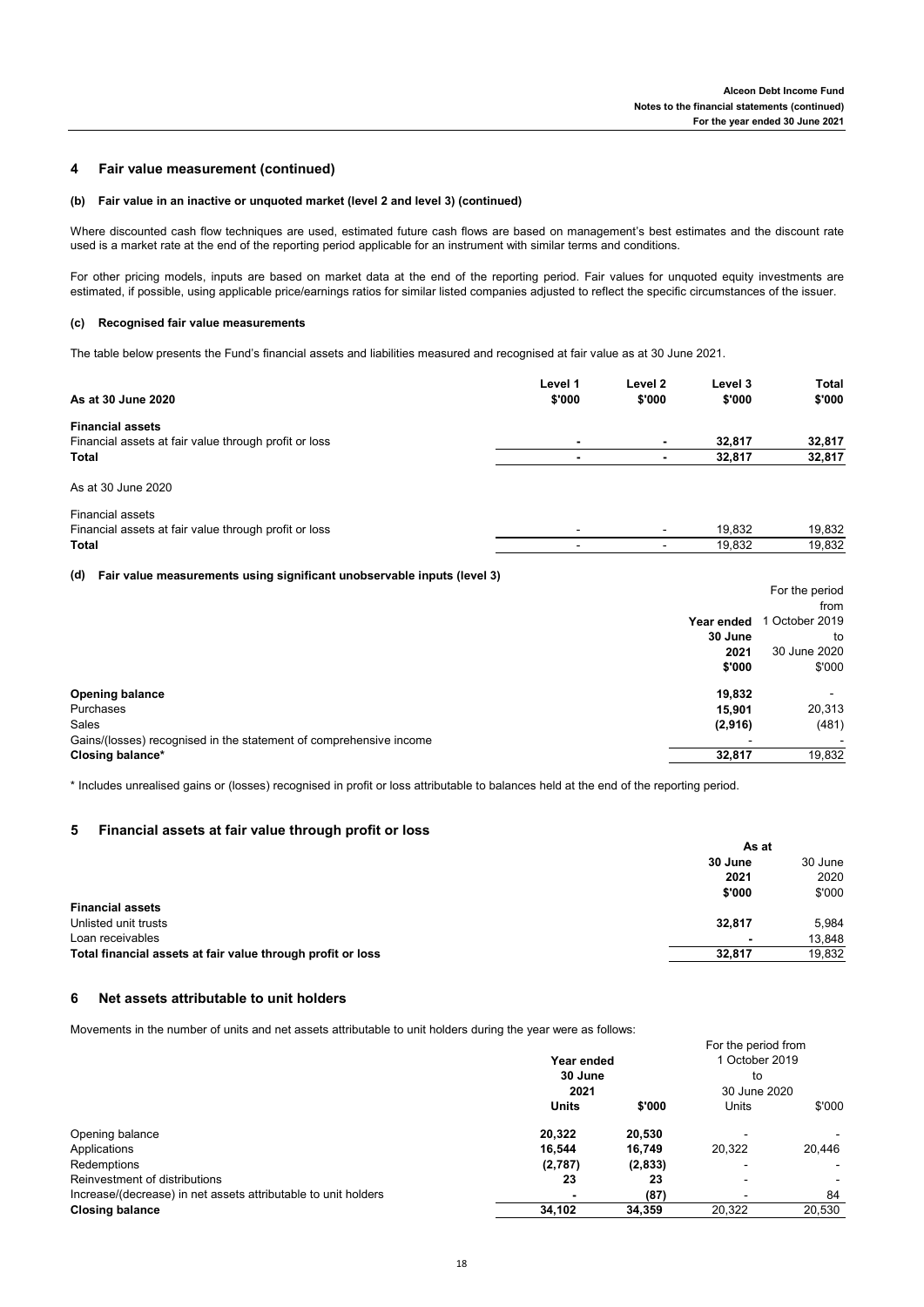For the period

### **6 Net assets attributable to unit holders (continued)**

As stipulated within the Trust Deed, each unit represents a right to an individual share in the Fund and does not extend to a right in the underlying assets of the Fund.

There are no separate classes of units and each unit has the same rights attaching to it as all other units of the Fund.

Units are redeemed on demand at the unit holders' option. However, holders of these instruments typically retain them for the medium to long term. As such, the amount expected to be settled within twelve months after the end of the reporting period cannot be reliably determined.

### **Capital risk management**

The Fund considers its net assets attributable to unitholders as capital, notwithstanding net assets attributable to unitholders are classified as a liability. The amount of net assets attributable to unitholders can change significantly on a daily basis as the Fund is subject to daily applications and redemptions at the discretion of unitholders.

Daily applications and redemptions are reviewed relative to the liquidity of the Fund's underlying assets on a daily basis by the Responsible Entity. Under the terms of the Fund's constitution, the Responsible Entity has the discretion to reject an application for units and to defer or adjust a redemption of units if the exercise of such discretion is in the best interests of unitholders.

### **7 Distribution to unit holders**

The distributions for the year were as follows: **\$'000 CPU** \$'000 CPU **Distributions** July **0.6579 135** - - August **0.6700 137** - - September **0.6300 122** - - October **0.6500 135** - - November **0.6600 141** 0.0057 85 December **0.8900 196** 0.0067 105 January **0.7000 159** 0.0068 107 February **0.6000 197** 0.0069 110 March **0.6100 203** 0.0068 118 April **0.6100 206** 0.0047 85 May **0.6500 220** 0.0059 120 June (payable) **1.1007 375** 0.9505 193 **Total distributions 5.8207 2,226** 0.9940 923 30 June 2020 **Year ended** For the period from **2021 30 June** 1 October 2019 to

### **8 Cash and cash equivalents**

|                                 |         | As at   |  |
|---------------------------------|---------|---------|--|
|                                 | 30 June | 30 June |  |
|                                 | 2021    | 2020    |  |
|                                 | \$'000  | \$'000  |  |
| Cash at bank                    | 1,594   | 585     |  |
| Total cash and cash equivalents | 1.594   | 585     |  |

### **9 Reconciliation of profit/(loss) to net cash inflow/(outflow) from operating activities**

|                                                                                               |            | For the period |
|-----------------------------------------------------------------------------------------------|------------|----------------|
|                                                                                               |            | from           |
|                                                                                               | Year ended | 1 October 2019 |
|                                                                                               | 30 June    | to             |
|                                                                                               | 2021       | 30 June 2020   |
|                                                                                               | \$'000     | \$'000         |
| Reconciliation of profit/(loss) to net cash inflow/(outflow) from operating activities<br>(a) |            |                |
| Increase/(decrease) in net assets attributable to unit holders                                | (87)       | 84             |
| Distributions to unit holders                                                                 | 2.226      | 923            |
| Proceeds from sale of financial instruments at fair value through profit or loss              | 2.916      | 481            |
| Purchase of financial instruments held at fair value through profit or loss                   | (15,901)   | (20, 313)      |
| Net change in receivables                                                                     | (177)      | (450)          |
| Net change in payables                                                                        | 153        | 144            |
| Net cash inflow/(outflow) from operating activities                                           | (10, 870)  | (19, 131)      |
|                                                                                               |            |                |

### **(b) Non-cash from financing activities**

The following distribution payments to unit holders were satisfied by the issue of units under the distribution

| reinvestment plan                        | .158<br>23. |  |
|------------------------------------------|-------------|--|
| Total non-cash from financing activities | .158<br>23. |  |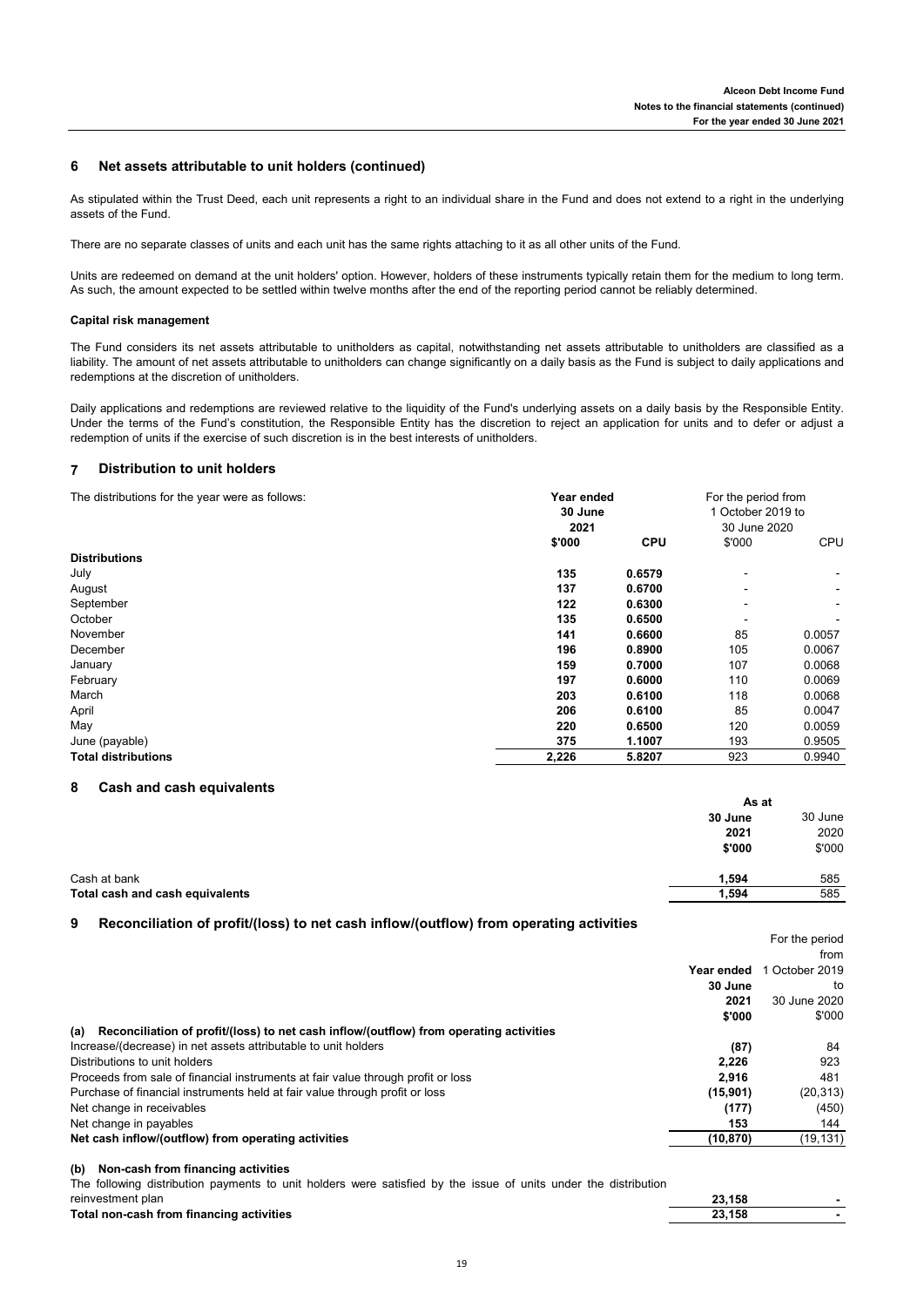### **9 Reconciliation of profit/(loss) to net cash inflow/(outflow) from operating activities (continued)**

As described in Note 2(i), income not distributed is included in net assets attributable to unit holders. The change in this amount for the year, as reported above, represents a non-cash financing cost as it is not settled in cash until such time as it becomes distributable.

### **10 Receivables**

|                          | As at   |         |  |
|--------------------------|---------|---------|--|
|                          | 30 June | 30 June |  |
|                          | 2021    | 2020    |  |
|                          | \$'000  | \$'000  |  |
| Other receivable         | 429     | 21      |  |
| <b>Total receivables</b> | 429     | 21      |  |
|                          |         |         |  |

### **11 Payables**

|                                 | As at   |                |
|---------------------------------|---------|----------------|
|                                 | 30 June |                |
|                                 | 2021    | 2020           |
|                                 | \$'000  | \$'000         |
| Management fees payable         | 54      | 31             |
| Performance fees payable        | 243     | 113            |
| Responsible entity fees payable | ົ       | $\blacksquare$ |
| <b>Total payables</b>           | 297     | 144            |

### **12 Auditor's remuneration**

During the year the following fees were paid or payable for services provided by the auditor of the Fund:

|                                                           |            | For the period |
|-----------------------------------------------------------|------------|----------------|
|                                                           |            | from           |
|                                                           | Year ended | 1 October 2019 |
|                                                           | 30 June    | to             |
|                                                           | 2021       | 30 June 2020   |
|                                                           | \$         | \$             |
| <b>Moore Australia</b>                                    |            |                |
| Audit and other assurance services                        |            |                |
| Audit of financial statements                             | 8,172      | 12,800         |
| Total remuneration for audit and other assurance services | 8,172      | 12,800         |
| <b>ShineWing Australia</b>                                |            |                |
| Audit and other assurance services                        |            |                |
| Audit of financial statements                             | 17,000     |                |
| Total remuneration for audit and other assurance services | 17,000     |                |
|                                                           |            |                |

The auditor's remuneration is borne by the Fund. Fees are stated exclusive of GST.

### **13 Related party transactions**

### **(a) Trustee**

Freehold Investment Management Limited (ABN 78 099 959 958) was the trustee of the Fund from the period from 1 July 2020 to 11 June 2021.

The following persons held office as directors of Freehold Investment Management Limited while as trustee of the Fund:

Michael Doery Omar Khan Trevor Loewensohn Grant Atchison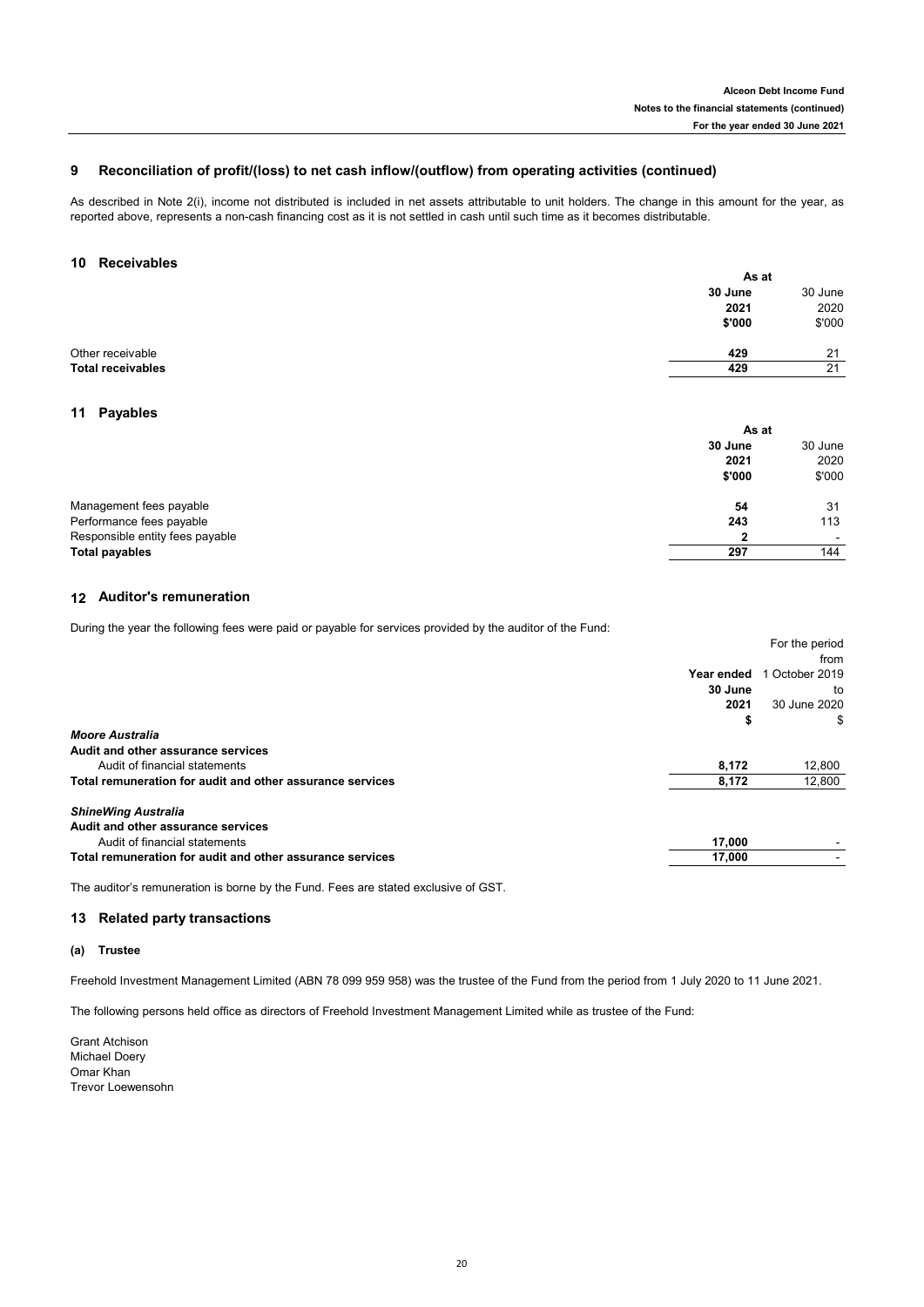### **13 Related party transactions**

### **(b) Responsible Entity**

Responsible Entity Partners Limited (ABN 11 119 757 596) was the responsible entity of the Fund from 11 June 2021.

The following persons held office as directors of Responsible Entity Partners Limited while as responsible entity of the Fund.

|                                    | Date Appointed    | Date Resigned |
|------------------------------------|-------------------|---------------|
| Mr Michael Terlet AO (Chairperson) | 1 October 2017    |               |
| Mr Ronald Beard                    | 23 October 2013   |               |
| Ms Fiona McNabb                    | 28 September 2016 |               |
| Mr Darran Goodger                  | 18 February 2021  |               |

None of the directors of Responsible Entity Partners Limited hold or held, units in the Fund.

### **(c) Other key management personnel**

There were no other persons with responsibility for planning, directing and controlling the activities of the Fund, directly or indirectly during the financial year.

### **(d) Transactions with key management personnel**

There were no transactions with key management personnel during the reporting period.

### **(e) Key management personnel compensation**

Key management personnel were paid by the Trustee and the Responsible Entity during the year. Payments made from the Fund to Responsible Entity Partners Limited do not include any amounts directly attributable to compensation of key management personnel.

### **(f) Related party unitholdings**

Neither the Responsible Entity nor its related entities held units in the Fund at the end of the financial year.

### **(g) Other transactions within the Fund**

No key management personnel have entered into any transactions with the Fund during the financial year and there were no material balances involving key management personnel's interests outstanding at year end.

### **(h) Other entities with significant influence over the Fund**

Freehold Investment Management Limited continues to act as the Manager of the Fund. Freehold was paid \$481,552 in management fees (2020: \$213,886), and \$243,218 in performance fees (2020: \$112,901) during the year.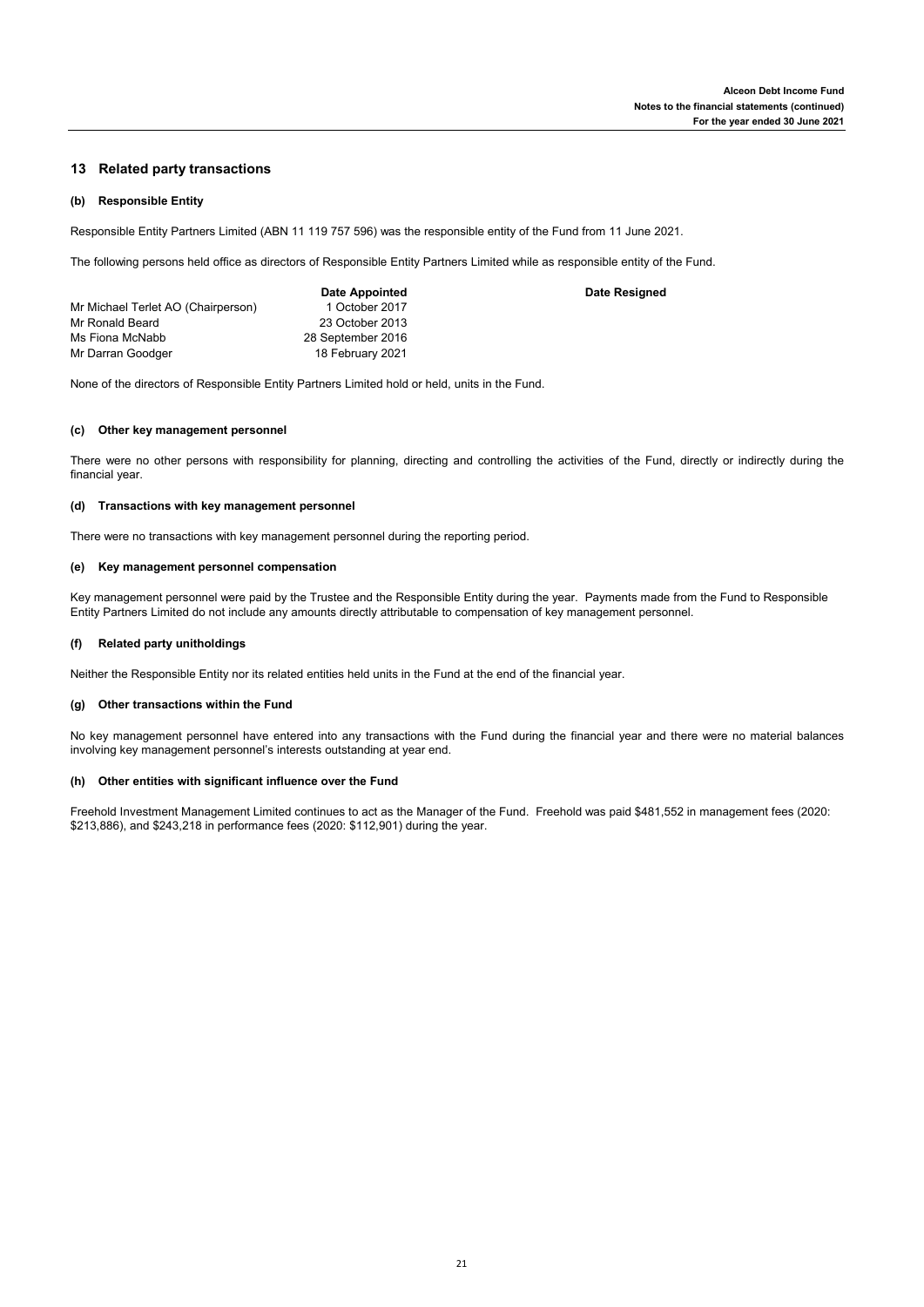For the period

### **13 Related party transactions**

### **(j) Responsible Entity and Investment Manager's fees and other transactions**

Under the terms of the Trust Deed and Information Memorandum for the Fund, the Responsible Entity and the Investment Manager are entitled to receive management fees.

The transactions during the year and amounts payable as at year end between the Fund, the Responsible Entity and the Investment Manager were as follows:

|                                      |            | i vi tile helluu         |
|--------------------------------------|------------|--------------------------|
|                                      |            | from                     |
|                                      | Year ended | 1 October 2019           |
|                                      | 30 June    | to                       |
|                                      | 2021       | 30 June 2020             |
|                                      | \$         | \$                       |
| Management fees for the year         | 481,552    | 213,886                  |
| Performance fees for the year        | 243,218    | 112,901                  |
| Responsible Entity fees for the year | 1,864      | $\overline{\phantom{a}}$ |
| Management fees payable at year end  | 51,628     | 30,684                   |
|                                      |            |                          |

For information on how management fees are calculated please refer to the Fund's Product Disclosure Statement.

### **14 Events occurring after the reporting period**

The Fund issued a Product Disclosure Statement on 1 July 2021.

The COVID-19 pandemic has created unprecedented uncertainty of the economic environment. Actual economic events and conditions in future may be materially different from those estimated by the Fund at the reporting date. In the event the COVID-19 pandemic impacts are more severe or prolonged than anticipated, this may have further adverse impacts to the fund. At the date of the annual report an estimate of the future effects of the COVID-19 pandemic on the Fund cannot be made, as the impact will depend on the magnitude and duration of the economic downturn, with the full range of possible effects unknown.

Except for the above, no other matters or circumstances have arisen since the end of the financial year which significantly affect the operations of the Fund, the results of those operations or the state of affairs of the Fund in future financial years.

### **15 Contingent assets and liabilities and commitments**

There were no outstanding contingent assets, liabilities or commitments as at 30 June 2021 and 30 June 2020.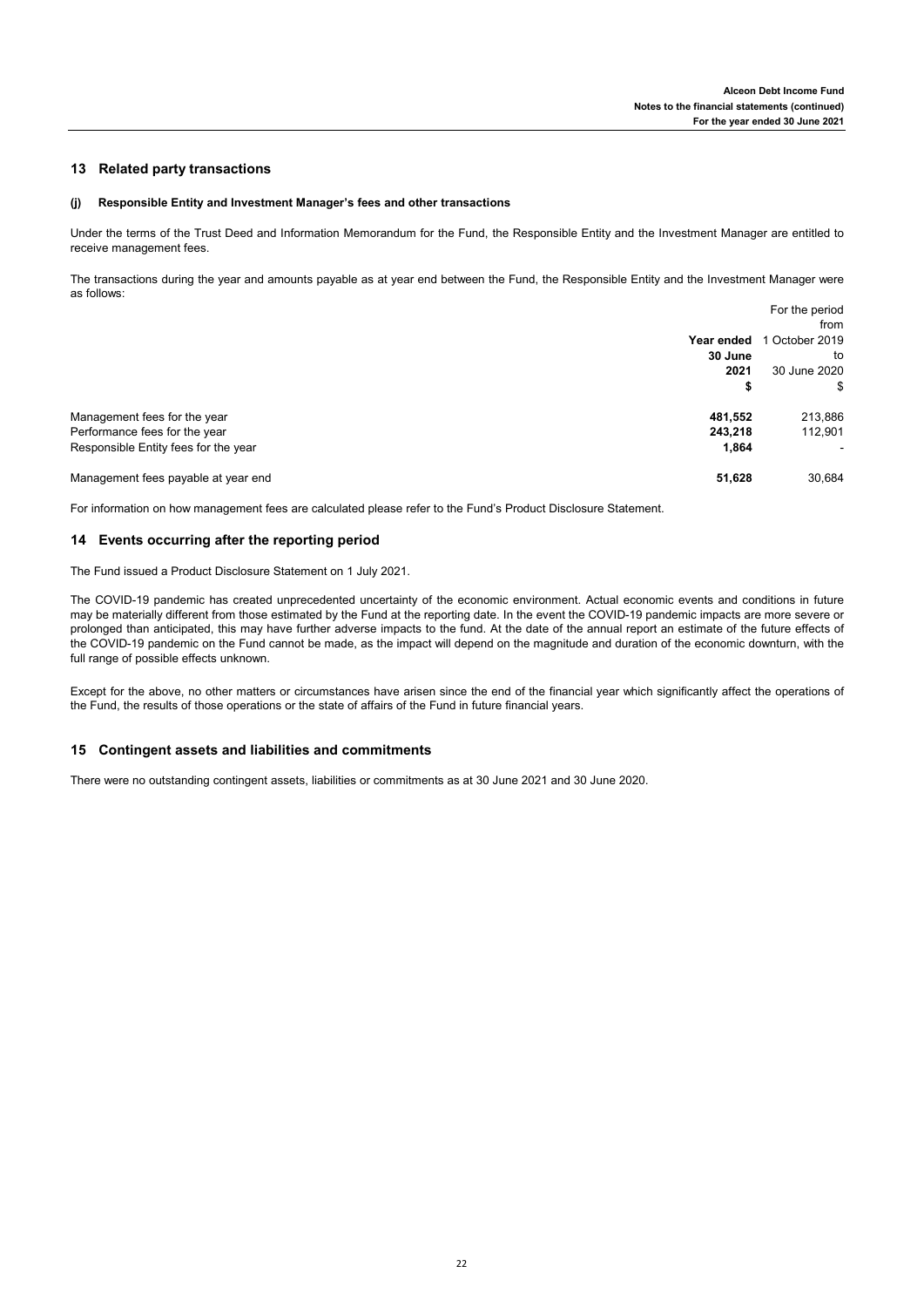### **Director's declaration**

In the opinion of the Directors of Responsible Entity Partners Limited, the Responsible Entity of Alceon Debt Income Fund, declares that:

- (a) the financial statements and notes set out on pages 7 to 23 are in accordance with the *Corporations Act 2001* , including:
	- (i) complying with Australian Accounting Standards, the Corporations Regulations 2001 and another mandatory professional reporting requirements; and
	- (ii) giving a true and fair view of the Fund's financial position as at 30 June 2021 and its performance for the financial year ended on that
- (b) there are reasonable grounds to believe that the Fund will be able to pay its debts as and when they become due and payable.
- (c) note 2(a) confirms that the financial statements also comply with the International Financial Reporting Standards as issued by the International Accounting Standards Board.

This declaration is made in accordance with a resolution of the Directors of the Responsible Entity.

Spor Watt

Director Responsible Entity Partners Limited Fiona Margaret McNabb

Melbourne 26 October 2021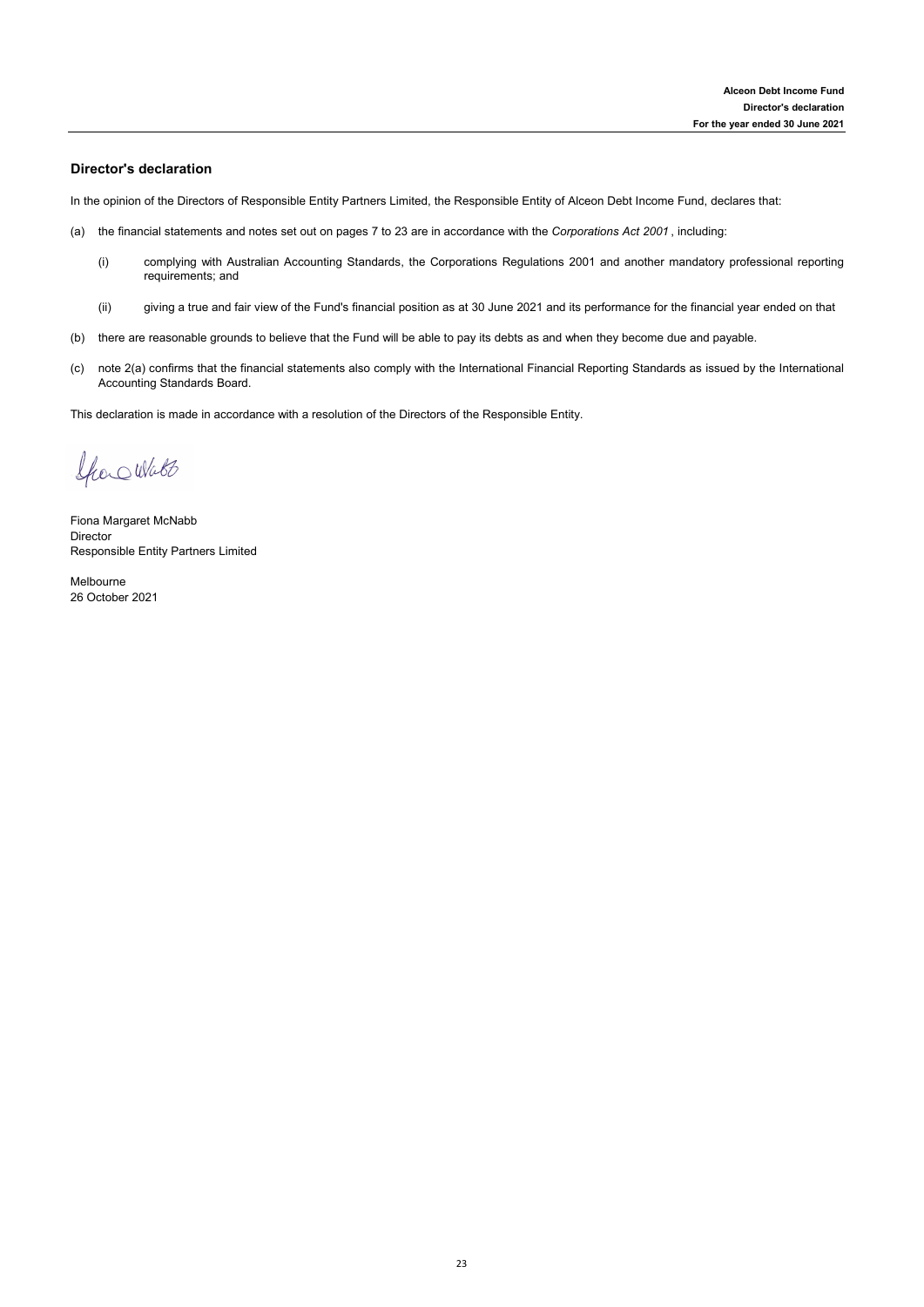

**Take the lead**

## **INDEPENDENT AUDITOR'S REPORT**

## **TO THE MEMBERS OF ALCEON DEBT INCOME FUND**

## **Opinion**

We have audited the financial report of Alceon Debt Income Fund (the Fund) which comprises the statement of financial position as at 30 June 2021, the statement of comprehensive income, the statement of changes in equity and the statement of cash flows for the year then ended, and notes to the financial statements, including a summary of significant accounting policies, and the Responsible Entity directors' declaration.

In our opinion, the accompanying financial report of the Fund is in accordance with the *Corporations Act 2001*, including:

- a. giving a true and fair view of the Fund's financial position as at 30 June 2021 and of its financial performance for the year then ended, and
- b. complying with Australian Accounting Standards and the *Corporations Regulations 2001*.

## **Basis for Opinion**

We conducted our audit in accordance with Australian Auditing Standards. Our responsibilities under those standards are further described in the Auditor's Responsibilities for the Audit of the Financial Report section of our report. We are independent of the Fund in accordance with the auditor independence requirements of the *Corporations Act 2001* and the ethical requirements of the Accounting Professional & Ethical Standards Board's APES 110 *Code of Ethics for Professional Accountants (including Independence Standards)* (the Code) that are relevant to our audit of the financial report in Australia. We have also fulfilled our other ethical responsibilities in accordance with the Code.

We confirm that the independence declaration required by the Corporations Act 2001, which has been given to the directors of the Company, would be in the same terms if given to the directors as at the time of this auditor's report.

We believe that the audit evidence we have obtained is sufficient and appropriate to provide a basis for our opinion.

## **Information Other than the Financial Report and Auditor's Report Thereon**

The directors of Responsible Entity are responsible for the other information. The other information comprises the information included in the Fund's annual report for the year ended 30 June 2021, but does not include the financial report and our auditor's report thereon.

Our opinion on the financial report does not cover the other information and accordingly we do not express any form of assurance conclusion thereon.

In connection with our audit of the financial report, our responsibility is to read the other information and, in doing so, consider whether the other information is materially inconsistent with the financial report or our knowledge obtained in the audit or otherwise appears to be materially misstated.

If, based on the work we have performed, we conclude that there is a material misstatement of this other information, we are required to report that fact. We have nothing to report in this regard.

Brisbane Level 14 12 Creek Street Brisbane QLD 4000 T + 61 7 3085 0888

Melbourne Level 10 530 Collins Street Melbourne VIC 3000 T + 61 3 8635 1800

Perth Level 25 108 St Georges Terrace Perth WA 6000 T + 61 8 6184 5980

**Sydney** Level 8 167 Macquarie Street Sydney NSW 2000 T + 61 2 8059 6800



**sw-au.com**

ShineWing Australia ABN 39 533 589 331. Liability limited by a scheme approved under Professional Standards Legislation. ShineWing Australia is an independent member of ShineWing International Limited.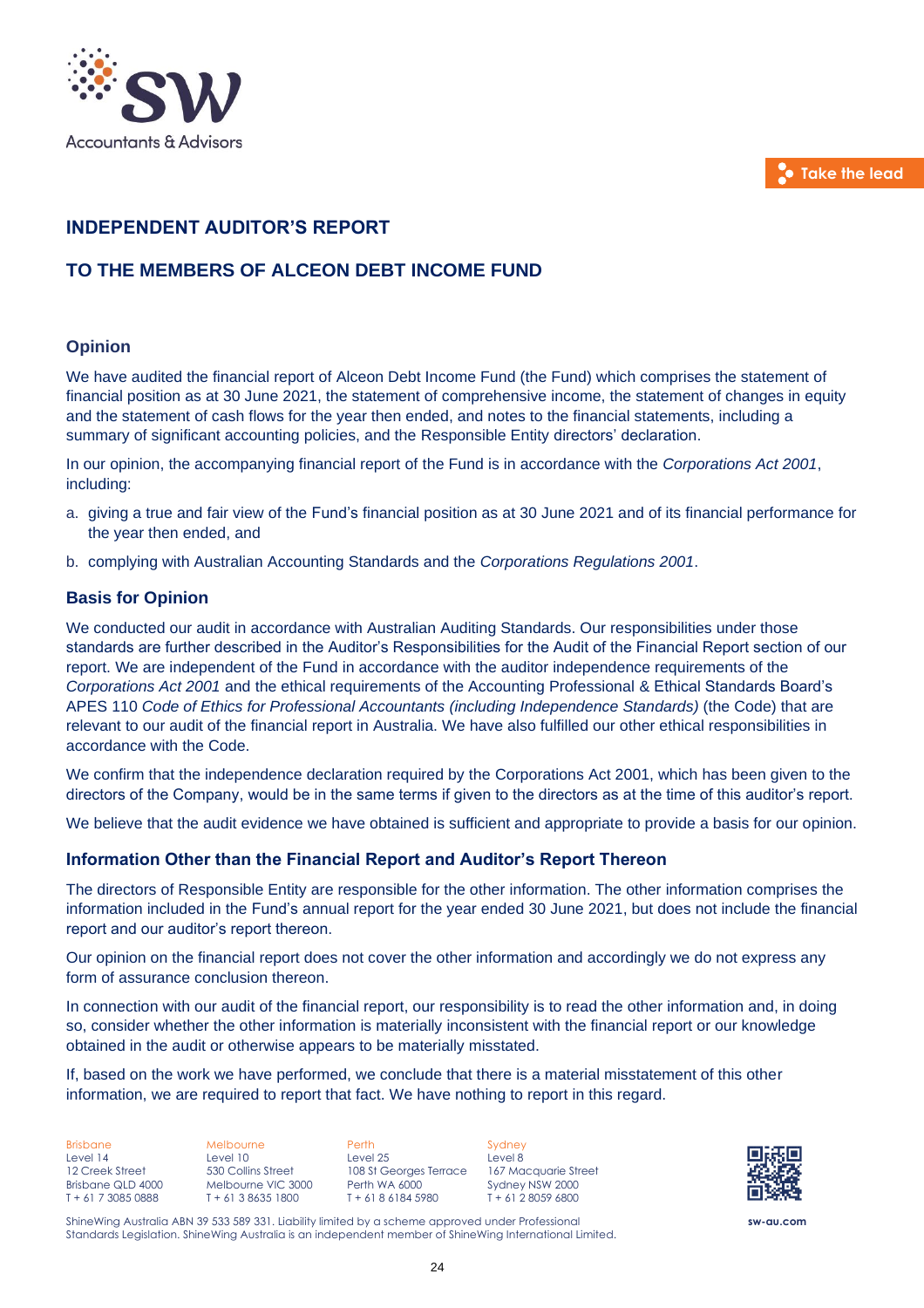## **Responsibilities of the Responsible Entity Directors for the Financial Report**

The directors of the Responsible Entity of the Fund are responsible for the preparation of the financial report that gives a true and fair view in accordance with Australian Accounting Standards and the *Corporations Act 2001* and for such internal control as the directors of the Responsible Entity determine is necessary to enable the preparation of the financial report that gives a true and fair view and is free from material misstatement, whether due to fraud or error

In preparing the financial report, the directors of the Responsible Entity are responsible for assessing the Fund's ability to continue as a going concern, disclosing, as applicable, matters related to going concern and using the going concern basis of accounting unless the directors of the Responsible Entity either intend to liquidate the Fund or to cease operations, or have no realistic alternative but to do so.

## **Auditor's Responsibilities for the Audit of the Financial Report**

Our objectives are to obtain reasonable assurance about whether the financial report as a whole is free from material misstatement, whether due to fraud or error, and to issue an auditor's report that includes our opinion. Reasonable assurance is a high level of assurance, but is not a guarantee that an audit conducted in accordance with Australian Auditing Standards will always detect a material misstatement when it exists. Misstatements can arise from fraud or error and are considered material if, individually or in the aggregate, they could reasonably be expected to influence the economic decisions of users taken on the basis of this financial report.

As part of an audit in accordance with the Australian Auditing Standards, we exercise professional judgement and maintain professional scepticism throughout the audit. We also:

- identify and assess the risks of material misstatement of the financial report, whether due to fraud or error, design and perform audit procedures responsive to those risks, and obtain audit evidence that is sufficient and appropriate to provide a basis for our opinion. The risk of not detecting a material misstatement resulting from fraud is higher than for one resulting from error, as fraud may involve collusion, forgery, intentional omissions, misrepresentations, or the override of internal control.
- obtain an understanding of internal control relevant to the audit in order to design audit procedures that are appropriate in the circumstances, but not for the purpose of expressing an opinion on the effectiveness of the Fund's internal control.
- evaluate the appropriateness of accounting policies used and the reasonableness of accounting estimates and related disclosures made by the directors of the Responsible Entity.
- conclude on the appropriateness of the Responsible Entity directors' use of the going concern basis of accounting and, based on the audit evidence obtained, whether a material uncertainty exists related to events or conditions that may cast significant doubt on the Fund's ability to continue as a going concern. If we conclude that a material uncertainty exists, we are required to draw attention in our auditor's report to the related disclosures in the financial report or, if such disclosures are inadequate, to modify our opinion. Our conclusions are based on the audit evidence obtained up to the date of our auditor's report. However, future events or conditions may cause the Fund to cease to continue as a going concern.
- evaluate the overall presentation, structure and content of the financial report, including the disclosures, and whether the financial report represents the underlying transactions and events in a manner that achieves fair presentation.